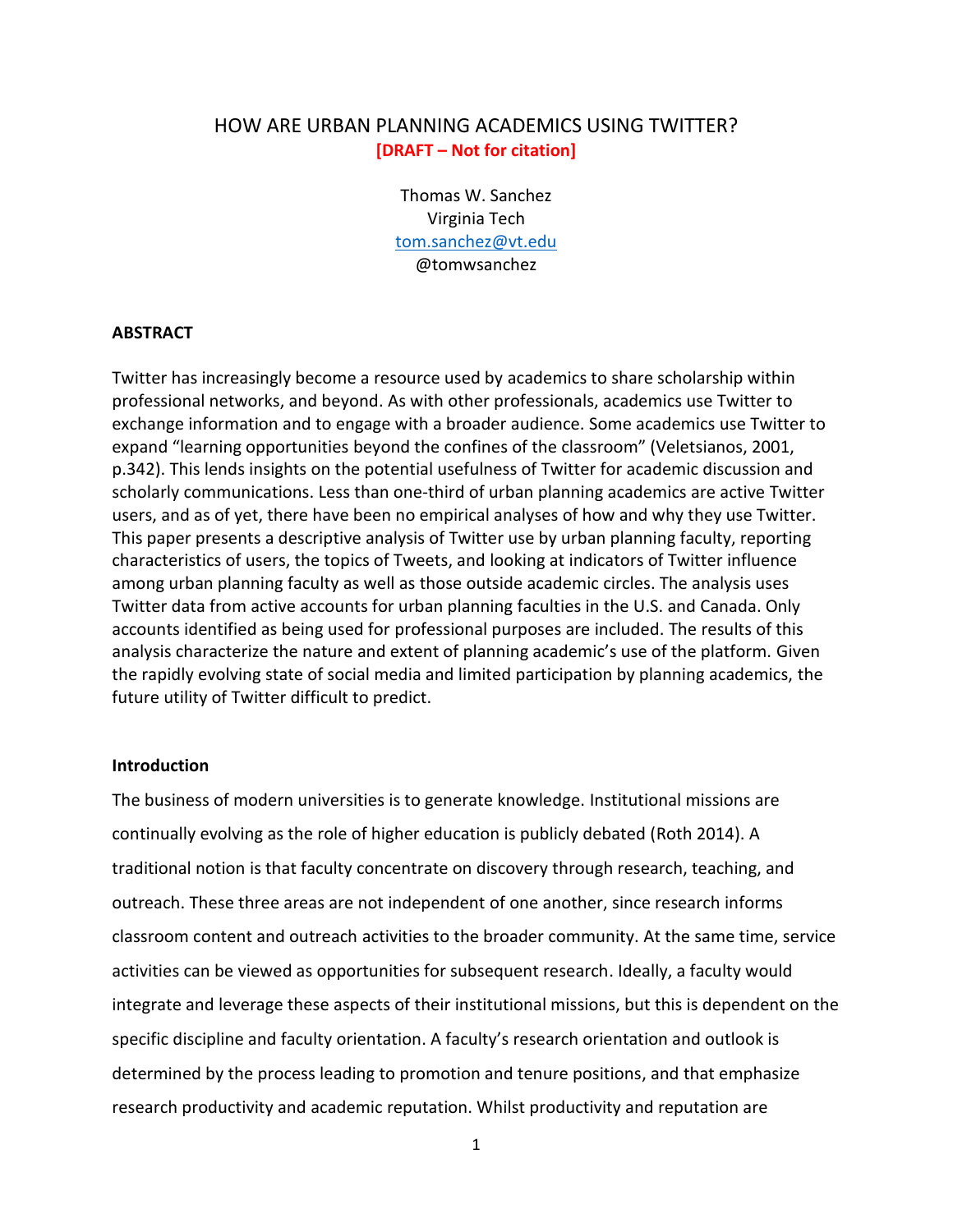important, the reliance on what are often seen as outmoded means for their evaluation, undermine processes to identify meritorious performance and therefore knowledge generation in service to society (Schimanski and Alperin 2018).

Universities grew out of organizational models that were highly insulated and internally focused, without effective means to share knowledge beyond individual campuses. Eventually, scholarly publications started to play a gatekeeping role, where it was assumed that through peer-review processes, the commitment to publish signified a standard of academic rigor, quality, and demand. Printing and distribution were costly, whereas currently electronic publication (i.e., blogs and websites) facilitates the quick and easy access to a wide range of scholarship. While books, book chapters, and journal articles remain respected forms of academic output, information and communication technologies are changing the academic landscape. Higher education has been slow to evolve in comparison with other industries that recognize that content (i.e., ideas and knowledge), can be communicated immediately at scale at far less a cost than traditional books or journal articles. University libraries have acknowledged this for some time, and are taking on the challenges of adapting to change while the rest of their institutions are slowly realizing the implications for how they do business.

The purpose of this paper is to examine a way that university faculty are using online platforms as part of their scholarly communications. Publishers and faculty are increasingly utilizing social media to disseminate scholarly work, increase their visibility and as a method for market infiltration.

Social media use by academics is evolving rapidly in unanticipated ways. As with the internet, some scholars predicted a revolution in information sharing with far reaching benefits to society (Hilbert and Lopez 2011; Nie and Erbring 2002), while others warned of an increase in conformity through social influence (Bargh and McKenna 2004; Creeber and Martin 2008). It is commonly assumed that wider access to information increases awareness and overall knowledge, either generally or in specific areas of interest. On the other hand, social media platforms are also prone to prioritizing some voices over others, increasing their influence by default. Recent evidence also points to the intersection of influence and persuasion on social media in propagating "fake news" and other unreliable information (Alcott and Gentzkow 2017)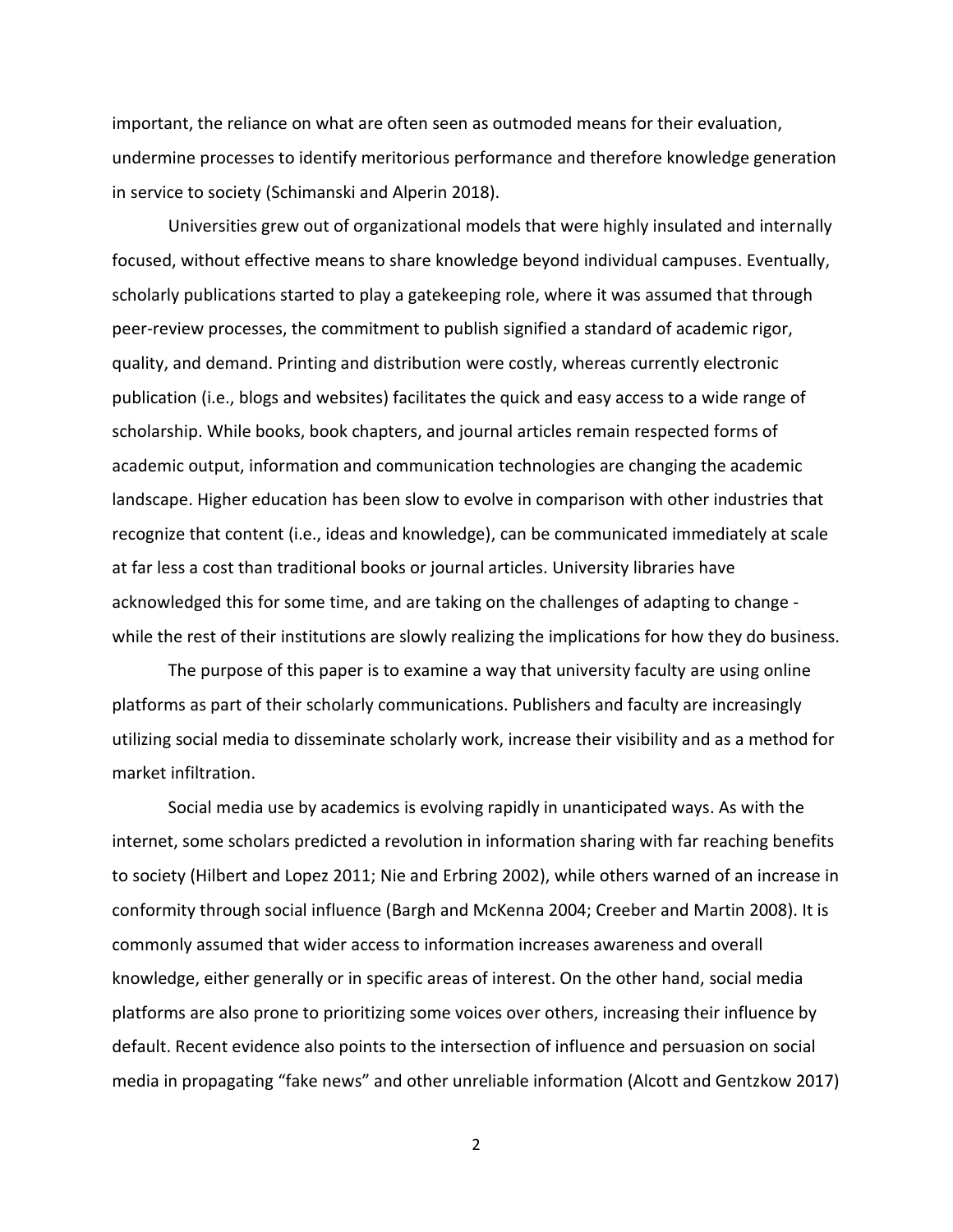along with trolling and inappropriate language common to online commentary (Schweitzer 2014). Nonetheless, social media has provided an added dimension to academic visibility and scholarly communication over the past decade, with academics being encouraged to develop their individual reputations as a way to gain increased visibility in their respective fields. Not only are academics expected to publish, teach, and perform service and outreach, but now more than ever, they must promote these activities both within and beyond their institutions.

This paper explores one such form of social media activity by urban planning academics. The focus is specifically on how Twitter is being used by academics in urban planning, along with some general characteristics about the urban planning discourse on Twitter. The flow of information in this context, was expected to be between urban planning professionals, urban planning academics and others with urban planning interests, since Twitter is structured on and around social networks. Following a review of key literature dealing with academics' use of Twitter, this paper analyses who among urban planning academics is using Twitter and how they are using it, in a bid to determine why urban planning academics are using Twitter.

While there are many ways that Twitter usage can be explored, this paper also explores whether, and in what ways, urban planning academics use the platform to communicate with other non-academics, planning practitioners, and more broadly within Twitter. The analysis of subject matter is somewhat challenging since it is subject to the constraints of Twitter protocols, such as the 140 character limit which affects the language used in terms of grammar, spelling, and punctuation. Tweets can be original content or forwarded information and can include images, web links, hashtags, and mentions of other Twitter users. While the combination of these elements provides richness beyond that of natural language, assessing all of these types together is quite complex (Kireyev, Palen, and Anderson 2017).

Inherent to this analysis is the identification of voices receiving most attention or influence. In scholarly publication, attention or influence is commonly measured by the number of citations. It is widely accepted that citation counts are not completely reliable measures of positive influence, since several factors contribute to publications' citation rates, not all of which are positive (Bornmann and Daniel 2008). And yet, total publication or author citation counts are regarded favorably, and are considered the best suited available metrics for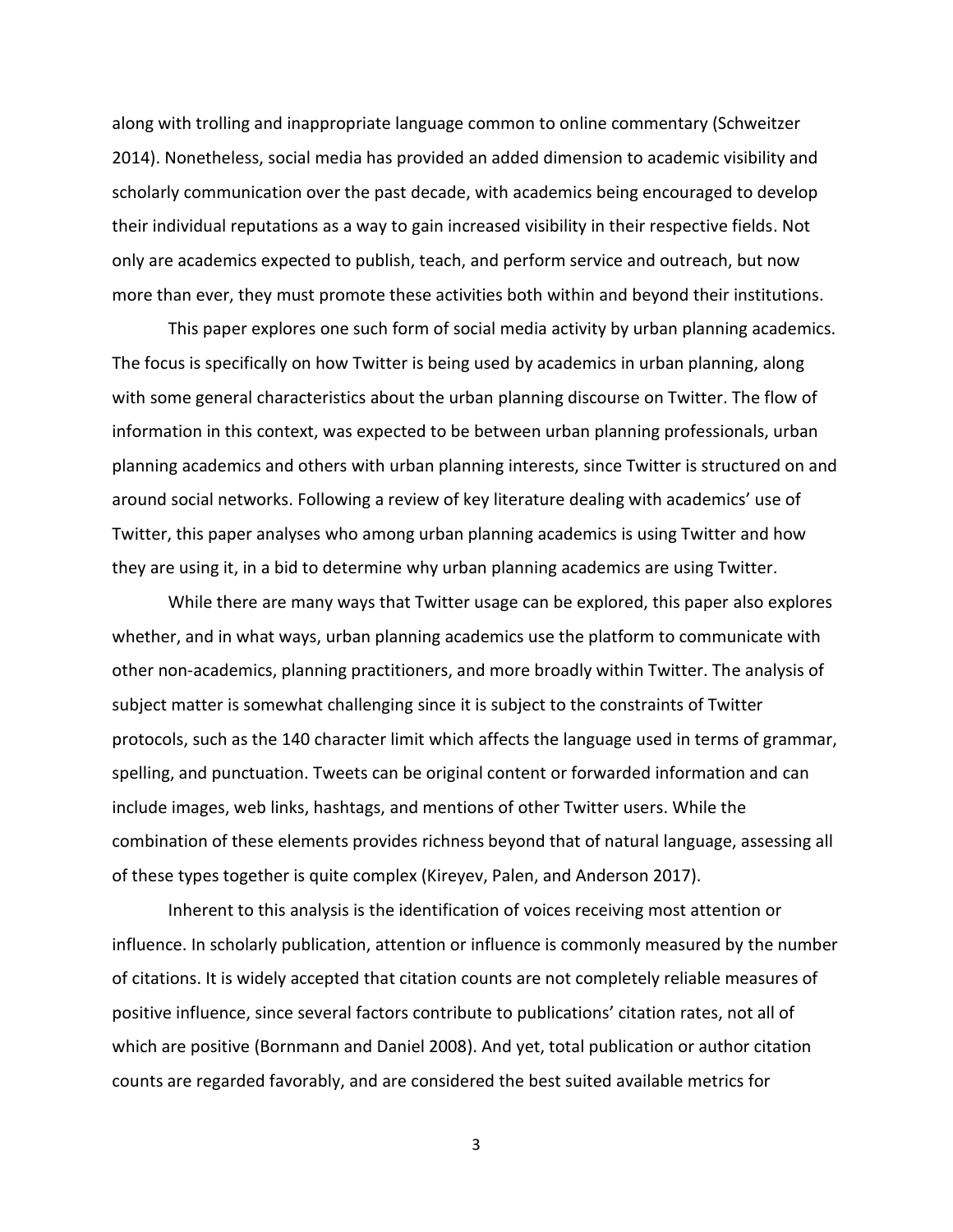measuring influence within a particular discipline. A more in-depth analysis of citations examines who is citing, where, and why to better reflect the nature of influence or impact (see Sanchez 2017). The same can be said for Twitter where influence cannot be measured simply by the volume of followers or Tweets, an aspect that is discussed in greater detail later in the paper.

#### **Literature Review**

There is a growing literature on how and why academics use Twitter. Since Twitter is still relatively new, few of the existing analyses are empirical, many with sparse sampling. This is also due to the slow and somewhat low levels of social media adoption by academics and the publication lag for articles to appear in peer-reviewed journals. It can take an article a minimum of a year between the time of submission and when it appears in print or as a pre-print online version. Papers (such as this one) must rely on snapshots of Twitter activity that may not be seen as reflecting current activity and therefore be explicit about timeframe and purpose. Nonetheless, some of the early literature provides a useful foundation with regards to how and why academics use Twitter, but none to date on how urban planning academics specifically use it.

Academics' engagement with Twitter falls into two general categories. The first is selfpromotion through building a "public profile" (Hall 2014) and engaging in "digital identity and impression management" (Veletsianos and Kimmons 2013, p.44). These activities are not too different from how academics build identities through different publications, conference presentations, and other activities outside of their own institutions. These efforts are closely aligned with promotion and tenure criteria that emphasize external visibility, despite the lack of evidence linking the benefits of individual scholarly notoriety to an academic unit or university. Some universities, through their promotion and tenure guidelines, are placing value on faculty social media participation, primarily for the purposes of university public relations. It is clear that these activities (e.g. engagement via Twitter, Facebook, and Instagram) have little or no scholarly value in themselves. Blogging on the other hand is emerging as a form of scholarly communication, but not perhaps scholarship (Kirkup 2010).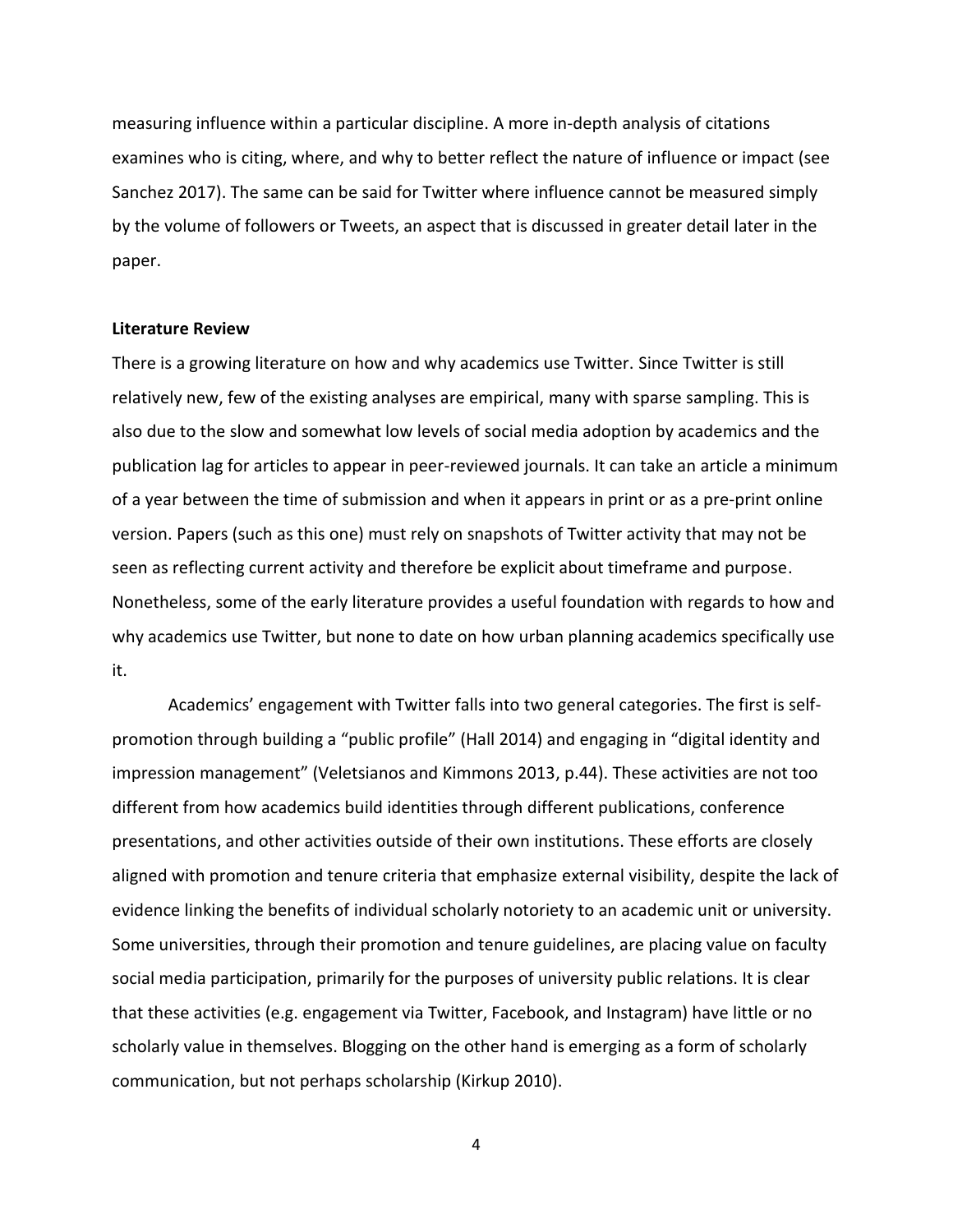Other social media platforms used by academics include LinkedIn, ResearchGate, Academic.edu, and Mendeley. LinkedIn's primary purpose is to promote a public profile and to "network". While LinkedIn has communications capabilities, it is not used for this purpose with the same frequency that Twitter is used by urban planning academics. Although the platform is also used for information sharing, contrary to Twitter, this type of communication is oriented to professionals (Skeels and Grudin 2009). Other sites, such as ResearchGate, Academia.edu, Mendeley, and Social Science Research Network (SSRN), are mainly used to post and share publications with relatively limited accompanying "social" engagement. Users can network with others with similar interests to share information. Google Scholar and Microsoft Academic are primarily public profiles sites with search capabilities for publications and author metrics. These sites generally serve the least social function among those mentioned above but are increasingly becoming more widely used among academic disciplines (Martín-Martín, Orduña-Malea, and López-Cózar 2016).

Twitter provides opportunities for engagement between urban planning academics and practitioners. It is likely that academic-to-academic communications focus on topics that are different from academic-to-practitioner communications. Due to absence of empirical studies on urban planning academics' Twitter usage, this study does not explore trends or changes over time. By contrast with other social media platforms cited earlier, Twitter seems to be the social media platform most suited for connecting academics with practitioners, aside from LinkedIn. Web sites that focus on scholarship are probably not used by practitioners given the different types of information needs or interests of academics and practitioners. One objective of the descriptive analysis presented here is to characterize the flow of communications between academics and other academics as well as between academics and urban planning practitioners.

At the most general level, it is assumed that Twitter is used by urban planning academics and practitioners in somewhat similar ways. Urban planning practitioners are more likely to use Twitter in practical planning activities such as gathering data about resident's perceptions, gathering geo-tagged data about location or movement patterns, and decisionsupport (Hollander, et al. 2016; Shelton, et al. 2015). Applications that integrate social media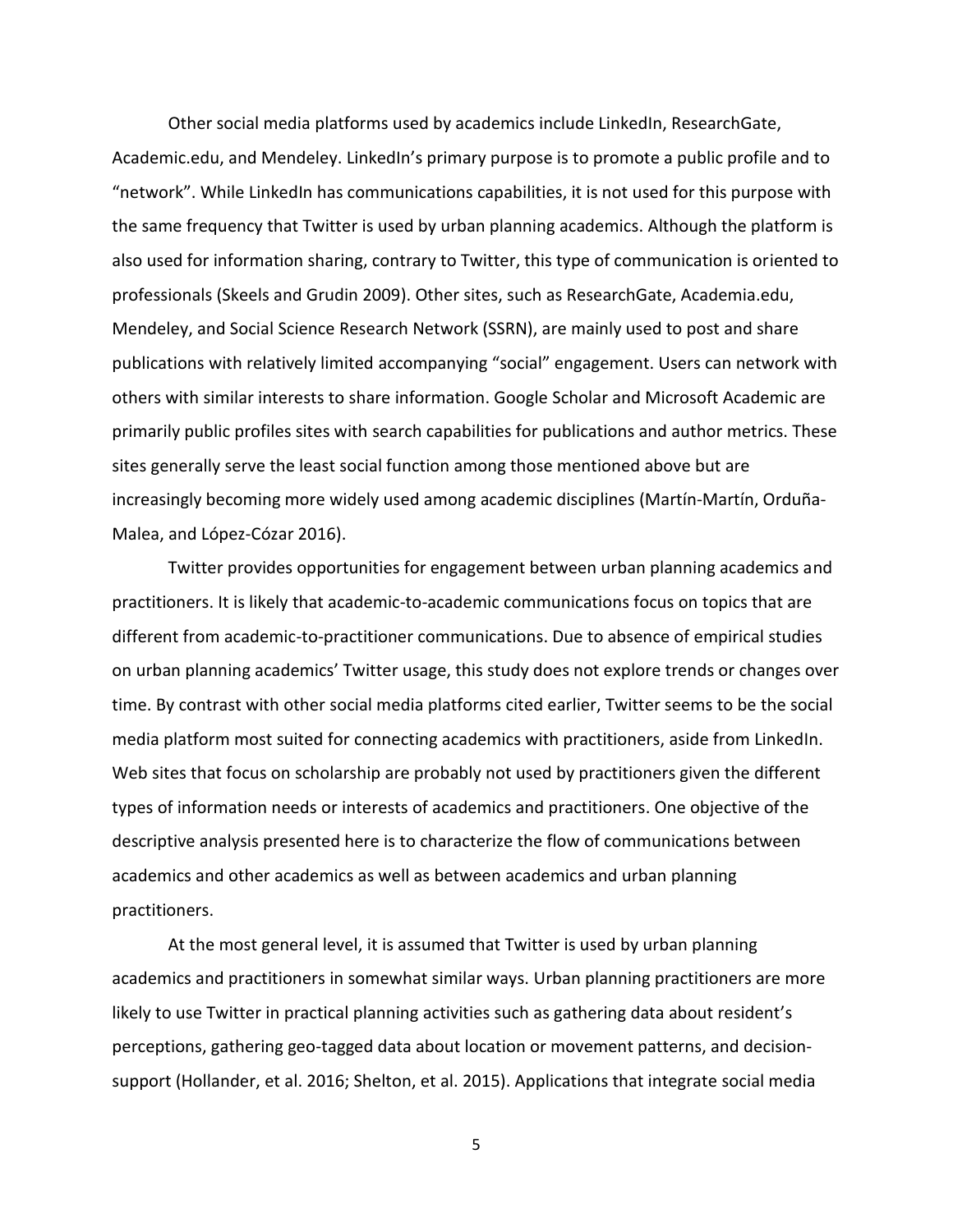and urban planning are likely to continue to grow as planners become more familiar with accessing social media data, conducting analyses, and communicating their results in applied ways. The same was true when GIS came on the scene in the early 1980s (see Drummond and French, 2008). There was an evident adoption phase that was followed by pervasive use by planning organizations.

#### **Methodology**

To examine Twitter usage by planning academics, data for this analysis were obtained from two primary sources. A list of urban planning faculty from over 100 universities across the U.S. and Canada maintained by Sanchez (see Sanchez 2016), were searched in Twitter and manually validated for name disambiguation and also to determine if the account was used for professional or personal purposes. Accounts were assumed to be used for professional purposes if the user profile contained their professional title (e.g. professor), mention of an area of urban planning expertise (e.g. transportation, housing, environment), or employer's name (i.e. university name or department). In some cases, accounts were included when these criteria were not met but the content discussed in tweets was deemed to be related to urban planning. While Twitter accounts often contain a mix of professional and personal content, the focus of this analysis is on professional topics whilst also taking into account the blurred boundaries between professional and personal opinions.

A total of 324 Twitter accounts were identified from the over 1,100 urban planning faculty. Lists of profiles, Twitter activity, followers, and friends were obtained through the Global Event and Trend Archive Research project (GETAR) at Virginia Tech<sup>1</sup>. Lists of Tweets, followers, and friends resulted in individual files, which were then merged for all selected users. The first part of the analysis focuses on basic characteristics of the selected Twitter users such as: age of the account, frequency of participation, and user-engagement levels. These types of characteristics were also considered relative to professional status (i.e. academic rank). The study also considered the types of Twitter content being shared by urban planning academics primarily by the topic of Tweets. Text analyses of Tweet content were used to identify popular

<sup>1</sup> National Science Foundation projects IIS-1619028 and 1619371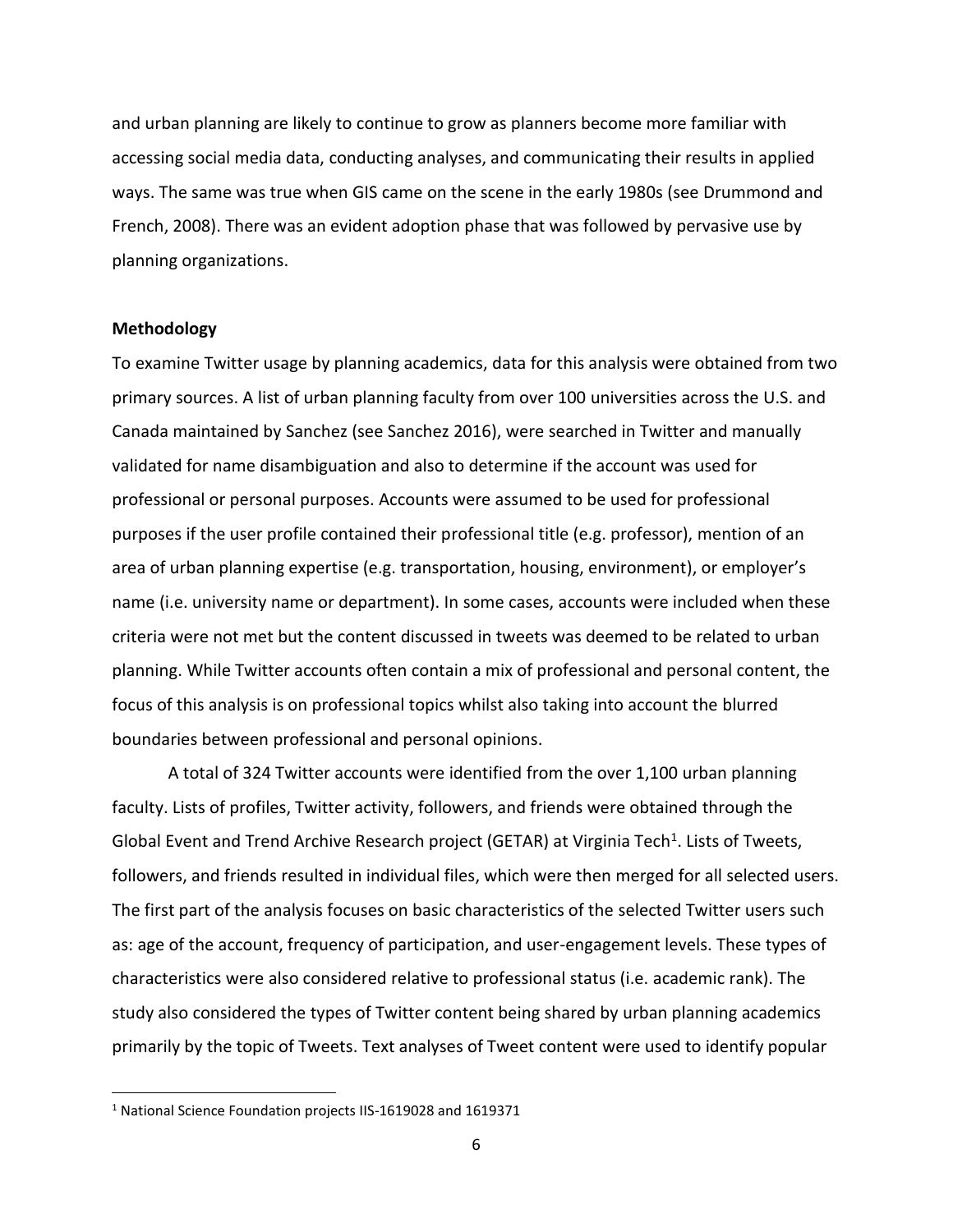topics being posted. The analysis focuses primarily on hashtags and text within Tweets. It should be noted that Tweets often include abbreviations, slang, and jargon, with abbreviations being commonly used due to the 140 character limit on Tweets. Twitter accounts mentioned by planning academics include other planning academics as well as non-academics. Frequently mentioned non-academics were expected to be "outside" influencers, who may be practicing planners and others who share planning-related news items and discussion.

The next part of the data analysis examines the network aspects of Twitter users. Network analysis characterizes users relative to their connections to other Twitter users. Users at the center of the network are assumed to have more influence because they have more extensive network connections or are connected to more nodes within a network. Since Twitter data for this analysis were obtained at a single point in time, the results represent a snapshot of an otherwise dynamic set of relationships. Users continually add and remove followers and friends meaning that patterns of activity also change over time Network statistics and visualizations are used to understand the structure of these connections, especially for highly connected users.

#### **Results**

As noted earlier, 324 of the 1,104 selected urban planning faculty had Twitter accounts. Of those 324, 20 had not yet Tweeted, so their presence on Twitter is assumed to be passive even though nearly all of them had followers and friends (accounts they were following). It appears that Twitter adoption by urban planning faculty peaked in 2012, with 55 faculty joining that year, down to an estimated 10 to 15 that will join in 2019 (see Figure 1)<sup>2</sup>.

 $^2$  The earliest Twitter adopter among planning faculty was Alan Lew, who joined approximately one year after Jack Dorsey's first Tweet of, "Just setting up my twttr" ("Twttr" was the original name of Twitter) on March 21, 2006. Lew's first Tweet was, "trying to stay awake and get some work done on my computer—I think I will take a nap" (3- 24-07).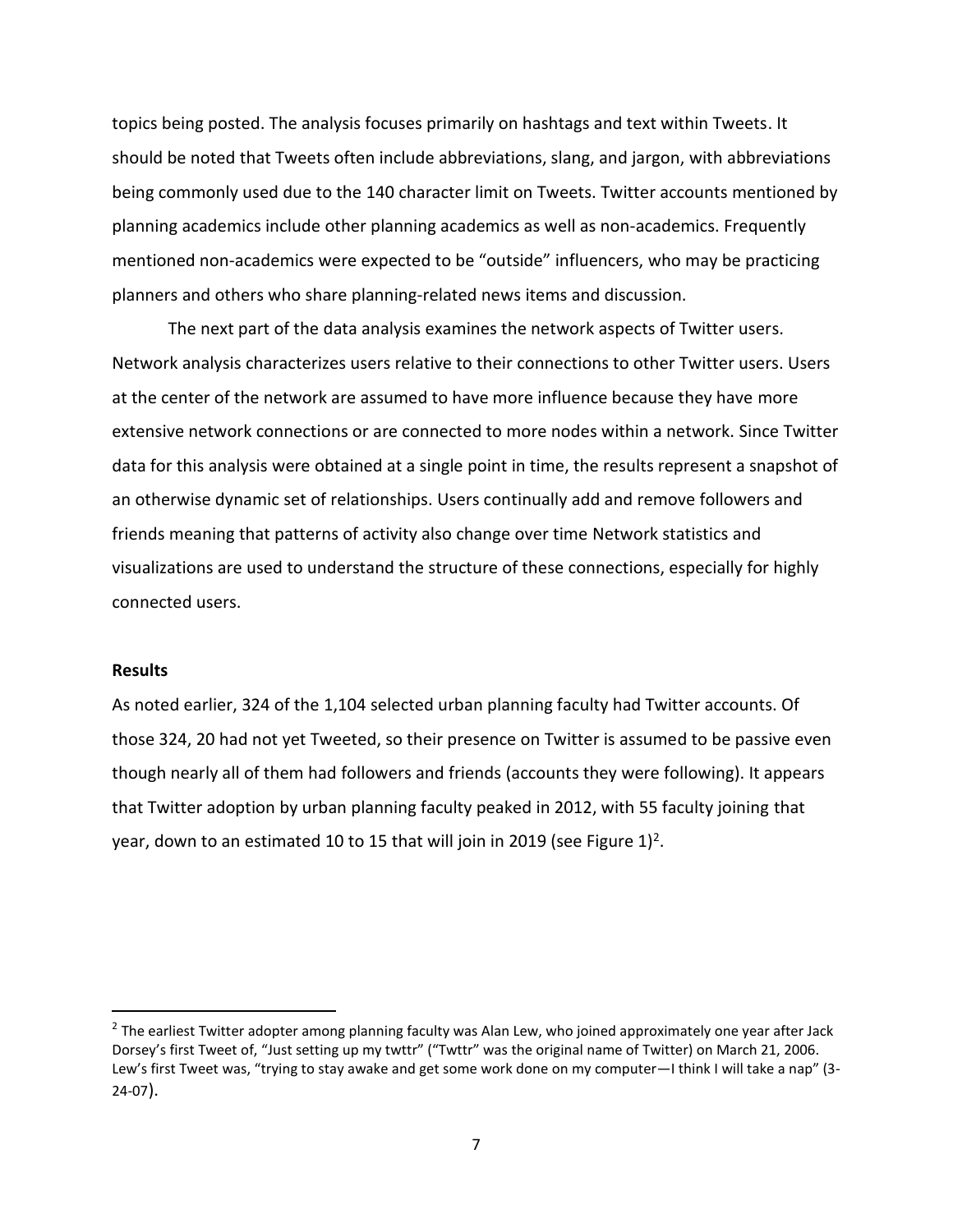

Figure 1. Year urban planning faculty joined Twitter

Currently the average academic urban planning Twitter user has been on the platform for 6.5 years, Tweets on average 20 times per month and has over 1,000 followers and 465 friends (accounts they follow) (see Table 1). One account is a significant outlier with over 128,000 followers which, when excluded from the sample, lowers the mean number of followers to 655. The account with the next highest number of followers has over 20,000 and only one other account has more than 10,000 followers. In terms of rank, faculty engagement on Twitter is relatively similar, with just over 100 assistant, associate, and full professors. On average, full professors Tweet more often and have higher numbers of followers, irrespective of whether the outlier was included in the sample or not. In terms of influence, the Followers to Friends ratio is also highest for full professors. This indicator is discussed later in the section (see Table 2).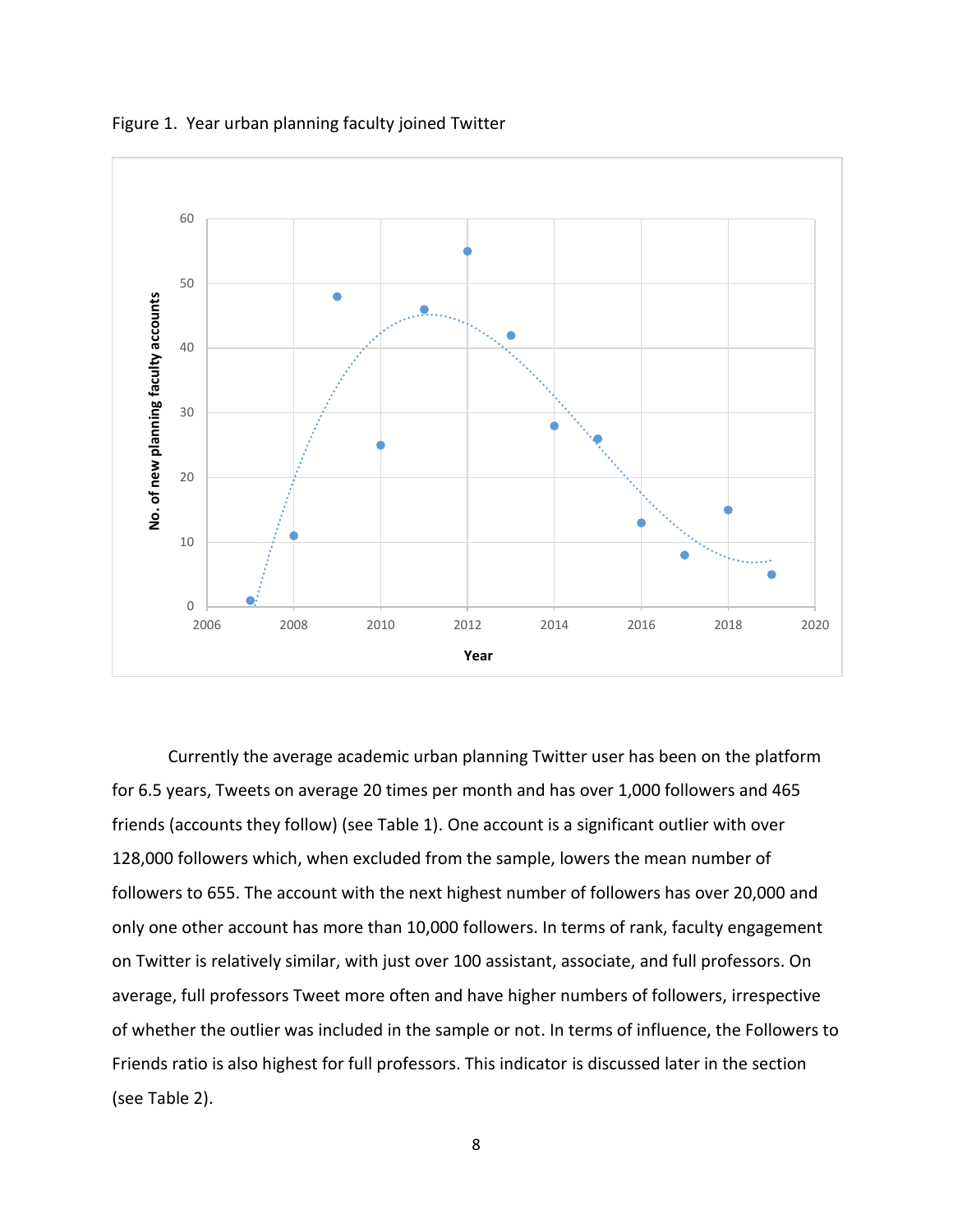|  | Table 1. Descriptive statistics of planning faculty user accounts |
|--|-------------------------------------------------------------------|
|--|-------------------------------------------------------------------|

|                            | N   | Minimum | Maximum | Mean    | Std.<br>Deviation |
|----------------------------|-----|---------|---------|---------|-------------------|
| Account age (mos.)         | 323 |         | 145     | 78.2    | 32.5              |
| No. of Tweets              | 323 | 0       | 102,360 | 1,809.4 | 6,920.9           |
| No. of Followers           | 323 | 0       | 128,418 | 1,051.0 | 7,322.2           |
| No. of Friends             | 323 | 0       | 10,066  | 465.1   | 903.9             |
| Followers to friends ratio | 319 | 0       | 171     | 3.2     | 11.8              |
| Tweets per month           | 323 | 0       | 1.045   | 20.5    | 69.8              |

# Table 2. Descriptive statistics by academic rank

|           |                            |     |              |         |         | Std.      |
|-----------|----------------------------|-----|--------------|---------|---------|-----------|
| Position  |                            | N   | Minimum      | Maximum | Mean    | Deviation |
| Assistant |                            |     |              |         |         |           |
| Professor | Account age (mos.)         | 116 | 3            | 134     | 77.8    | 30.7      |
|           | No. of Tweets              | 116 | 0            | 23,026  | 1,299.9 | 3,117.2   |
|           | No. of Followers           | 116 | $\mathbf{1}$ | 2,782   | 405.7   | 549.9     |
|           | No. of Friends             | 116 | 0            | 5,001   | 491.9   | 767.1     |
|           | Followers to friends ratio | 115 | 0.1          | 12.9    | 1.2     | 1.46      |
|           | Tweets per month           | 116 | 0.00         | 212.8   | 14.6    | 30.36     |
| Associate |                            |     |              |         |         |           |
| Professor | Account age (mos.)         | 105 | 1.02         | 133     | 73.9    | 36.1      |
|           | No. of Tweets              | 105 | 0            | 35,122  | 1,493.8 | 4,313.0   |
|           | No. of Followers           | 105 | 0            | 20,408  | 642.8   | 2,081.5   |
|           | No. of Friends             | 105 | 0            | 5,397   | 435.4   | 786.6     |
|           | Followers to friends ratio | 102 | 0.00         | 74.5    | 2.3     | 7.4       |
|           | Tweets per month           | 105 | 0.00         | 272.4   | 18.9    | 44.3      |
| Professor | Account age (mos.)         | 102 | 5.75         | 145     | 83.0    | 29.9      |
|           | No. of Tweets              | 102 | 0            | 102,360 | 2,714.0 | 11,011.7  |
|           | No. of Followers           | 102 | 0            | 128,418 | 2,205.0 | 12,811.2  |
|           | No. of Friends             | 102 | $\mathbf{1}$ | 10,066  | 465.2   | 1,138.3   |
|           | Followers to friends ratio | 102 | 0.00         | 171.0   | 6.5     | 19.1      |
|           | Tweets per month           | 102 | 0.00         | 1,045.6 | 28.5    | 111.2     |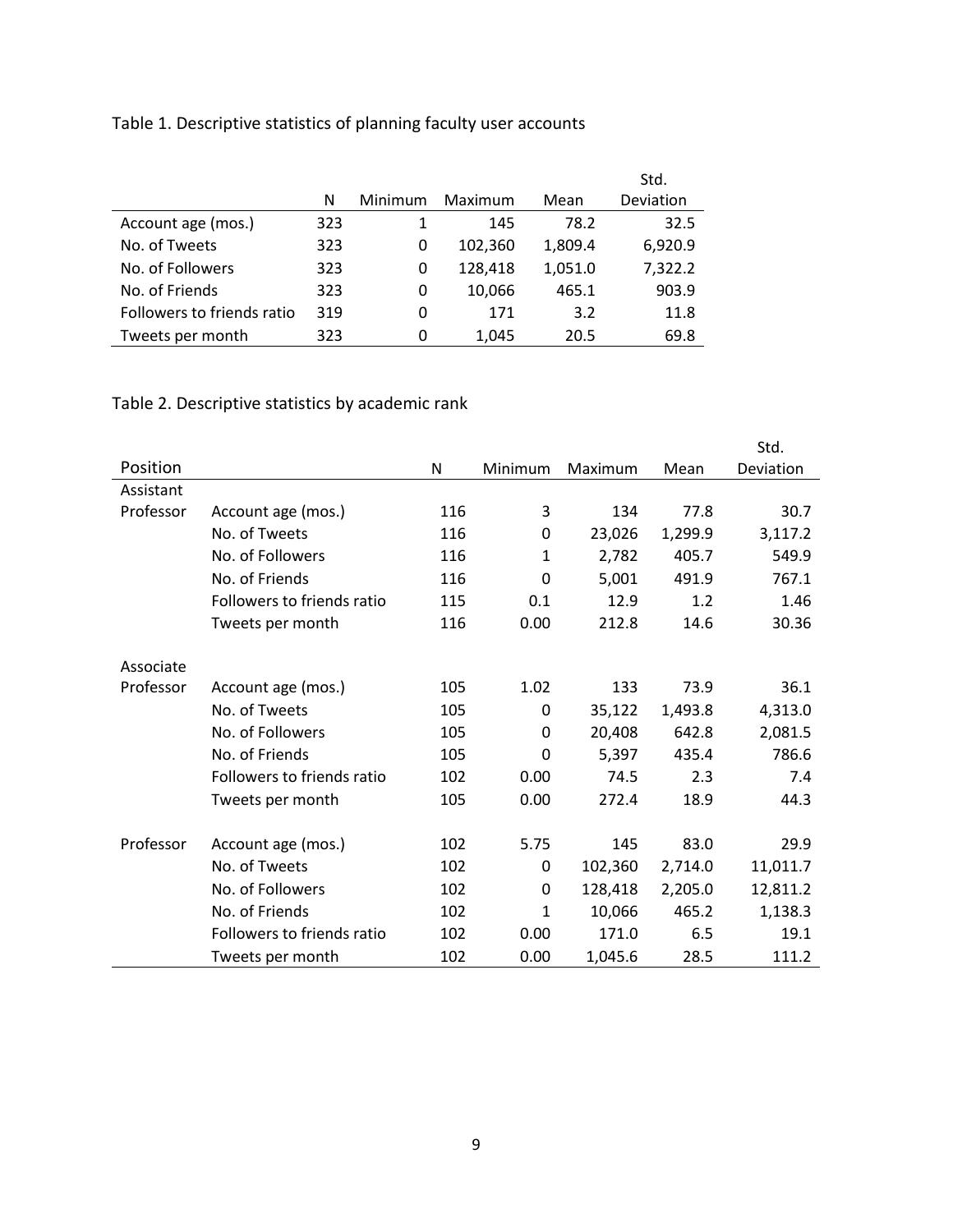# Twitter Engagement

Tweet content can take on multiple forms based on the user's intention. Twitter classifies individual Tweets as "Original", "Quote", "Reply", and "Retweet". Original Tweets are composed by the author using their own words together with links, hashtags, or images. Quotes are Tweets that are comprised of text from someone else and referenced within a Tweet. Replies are Tweets directed at other Twitter users, who are identified by their Twitter handle or user name. Retweets are Tweets previously posted that are then shared in a user's Twitter feed. Of the 258, 872 Tweets from urban planning faculties being analyzed here, nearly half are retweets with 7 of 10 being retweets, quotes, and replies. In other words, most of Twitter activity is not original material.



#### Figure 2. Tweet types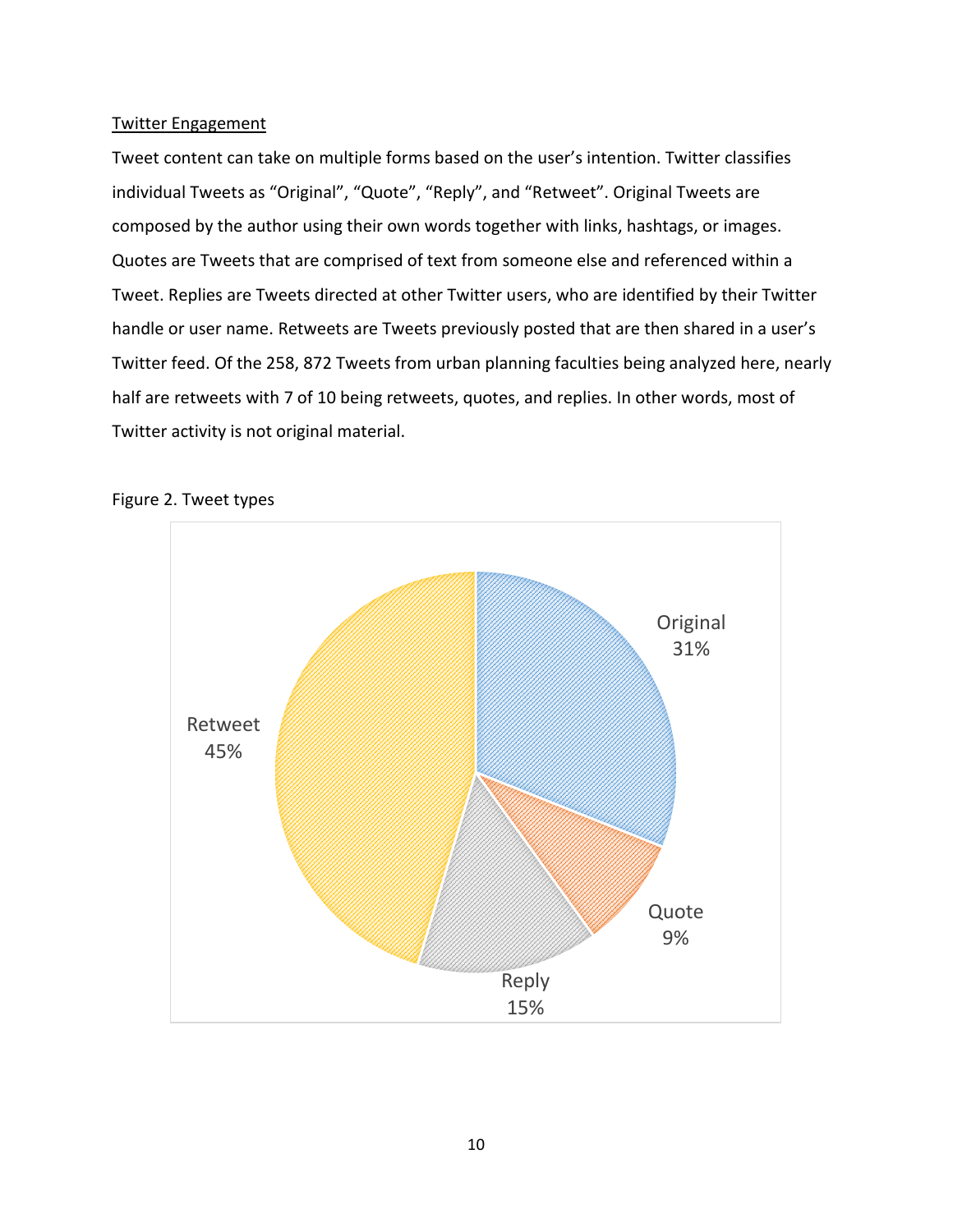So what are all of these Tweets about? Hashtags represent useful indicators and keywords for categorizing tweets thematically. Of the 258,872 total tweets, nearly 75% (192,693) lacked hashtags. Of the 66,179 that used hashtags, 100,569 used hashtags. Using hashtags is intended to identify relevant topics so that other Twitter users can locate conversations of potential interest. There were 27,354 unique hashtags used by urban planning academics with 9,330 of those being used more than once. The most frequently used hashtag was #climatechange, followed by #planning, #cities, #urbanplanning, and #smartcities (see Table 3 for the top 20 hashtags). The hashtag frequencies are only for individual appearances and do not account for hashtags used in combinations, so while #urbanplanning was the fourth most frequently used hashtag, #planning (724 appearances) and #urban (442 appearances) may have been used in combination. However, it is difficult to determine the author's intention when using single or combined hashtags. As a result they are analyzed separately in this study.

| Hashtag              | Frequency | Percent |
|----------------------|-----------|---------|
| climatechange        | 727       | 0.7     |
| planning             | 724       | 0.7     |
| Cities               | 707       | 0.7     |
| urbanplanning        | 661       | 0.7     |
| smartcities          | 616       | 0.6     |
| technicity           | 526       | 0.5     |
| Bigdata              | 482       | 0.5     |
| Urban                | 442       | 0.4     |
| opendata             | 417       | 0.4     |
| Climate              | 413       | 0.4     |
| Data                 | 410       | 0.4     |
| resilience           | 396       | 0.4     |
| Trbam                | 374       | 0.4     |
| sustainability       | 347       | 0.3     |
| justsustainabilities | 342       | 0.3     |
| Housing              | 335       | 0.3     |
| <b>Nyc</b>           | 323       | 0.3     |
| aspa2019             | 310       | 0.3     |
| Toronto              | 289       | 0.3     |
| gentrification       | 284       | 0.3     |

# Table 3. 20 most popular hashtags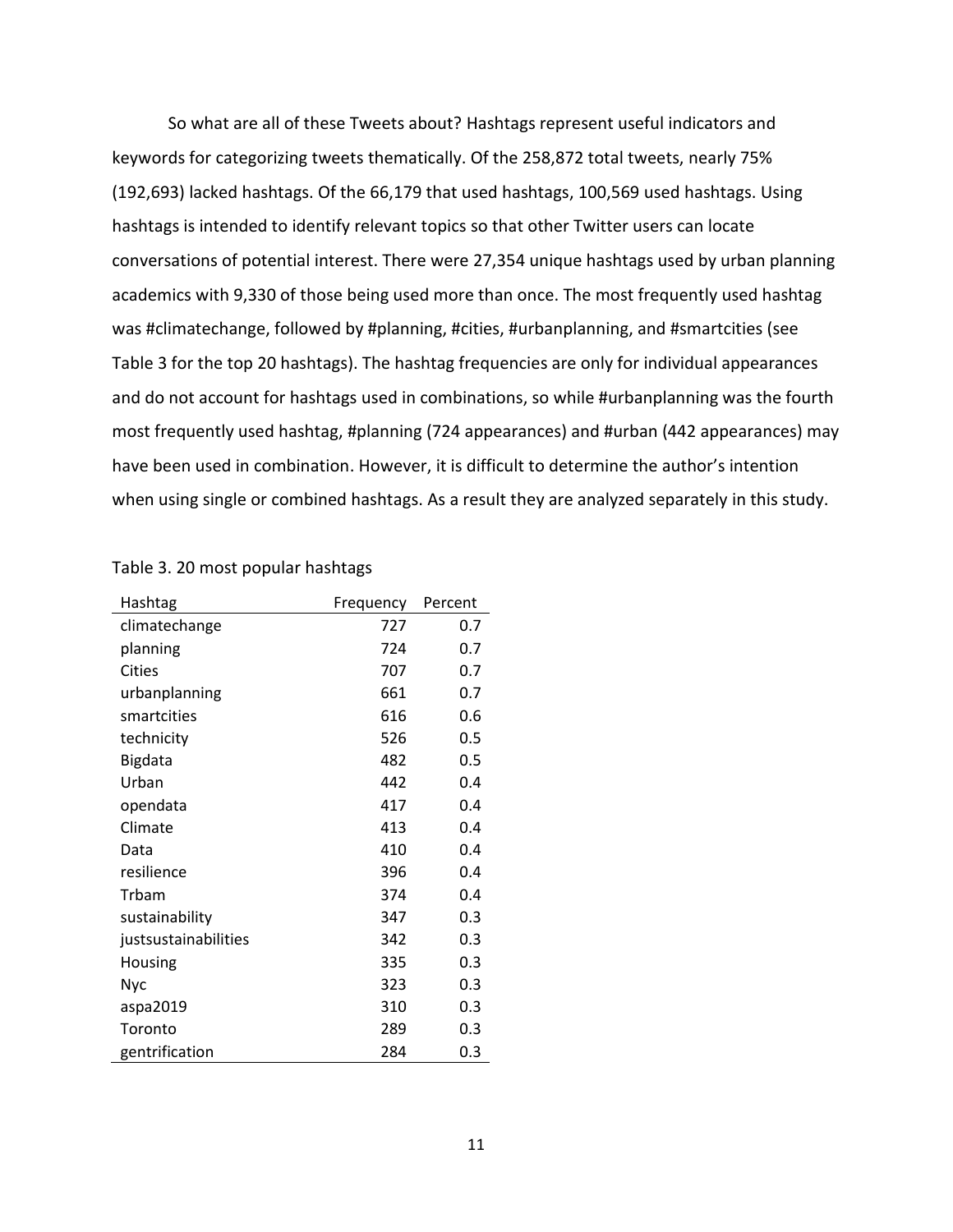The hashtags in Table 3 appeared across a relatively small proportion of Tweets, with none exceeding 1% and the top 20 representing less than 9% of all Tweets. Of these 20, 15 were planning-related topics, 2 conferences, 2 places, and 1 online class.

#### Hashtags *versus* Text

Whilst hashtags represent a useful way to identify the topic of a Tweet, nearly all Tweets contain text. Hashtags are labels for classification added by authors, where the natural language within texts has to be analyzed to extract keywords and frequently occurring terms. In this regard, a thematic analysis was conducted to classify Tweet topics from text. This process analyzed the most frequent unigrams and bigrams to create topic labels. Over 35,000 topics or themes were associated with 95% of the Tweets.

#### Labels

A multi-label classification process resulted in 24,315 total unique combinations using 34 individual labels. The most frequent was "other" which captures most of the non-planning related and personal tweets (see Table 4). These tweets contained none of the frequent terms (unigrams or bigrams) or keywords identified using text mining. The next most frequent labels were for "place" (3.5%), "social" (3.0%), "scholarship" (2.3%), and "economic" (2.0%) resulting in a total of 28,110 tweets or about 11%.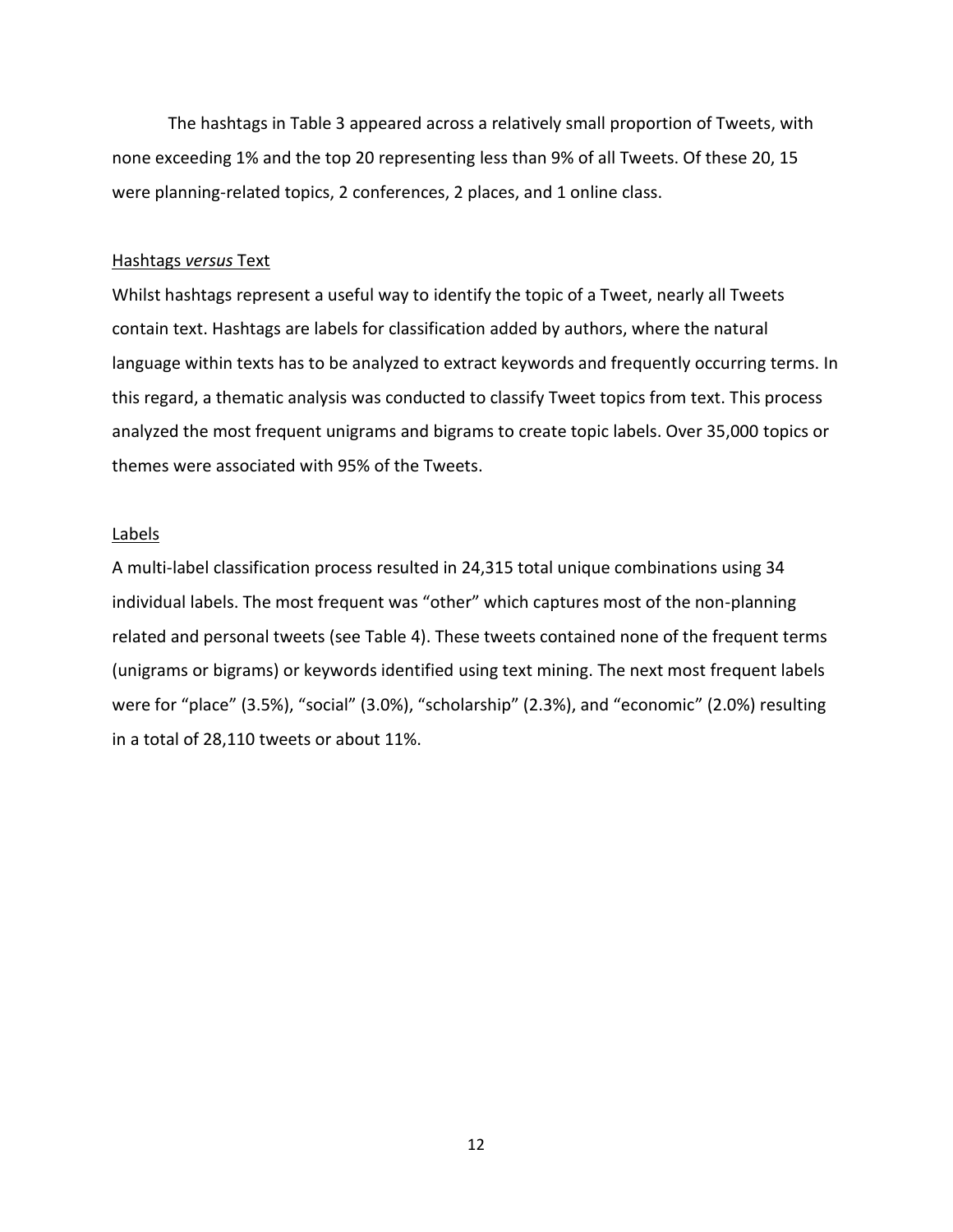| Labels                   | Frequency | Percent |
|--------------------------|-----------|---------|
| Other                    | 54,014    | 20.9    |
| Place/                   | 9,066     | 3.5     |
| Social/                  | 7,820     | 3       |
| Scholarship/             | 5,999     | 2.3     |
| Economic/                | 5,225     | 2       |
| Education/               | 4,893     | 1.9     |
| Environment/             | 4,752     | 1.8     |
| Government/              | 2,995     | 1.2     |
| Place/Social/            | 2,339     | 0.9     |
| Planning/                | 2,201     | 0.9     |
| Environment/Scholarship/ | 2,078     | 0.8     |
| Environment/Place/       | 2,028     | 0.8     |
| City/                    | 1,776     | 0.7     |
| Land/                    | 1,708     | 0.7     |
| Transportation/          | 1,498     | 0.6     |
| Economic/Social/         | 1,454     | 0.6     |
| Housing/                 | 1,382     | 0.5     |
| Urban/                   | 1,338     | 0.5     |
| Economic/Place/          | 1,323     | 0.5     |
| Scholarship/Social/      | 1,308     | 0.5     |

Table 4. Most frequent Tweet topics (labels)

In terms of the overall frequency of individual labels, the top 20 represented most of those appearing in the multiple label categories illustrated in Table 4. The most frequent single term was "place", followed by "other", "social", "scholarship", and "environment". As discussed earlier, these terms represent clusters of related unigrams and bigrams. For instance "place" includes terms like America, Canada, Toronto, California, and New York City. The label "social" includes terms like people, women, kids, children, and family.

The most popular topics derived from faculty interests, scholarly citations, and twitter conversations turn out to be very similar despite differences in the methods producing each list. Self-reported faculty interests represent potentially broader planning topics that reflect faculty research and teaching interests within urban planning programs (see Sanchez and Afzalan 2017). In the case of citations, there are both supply and demand factors that impact the popularity of certain topics (see Sanchez 2018). For instance, "global" issues potentially have a larger audience than other more geographically specific topics. While Twitter topics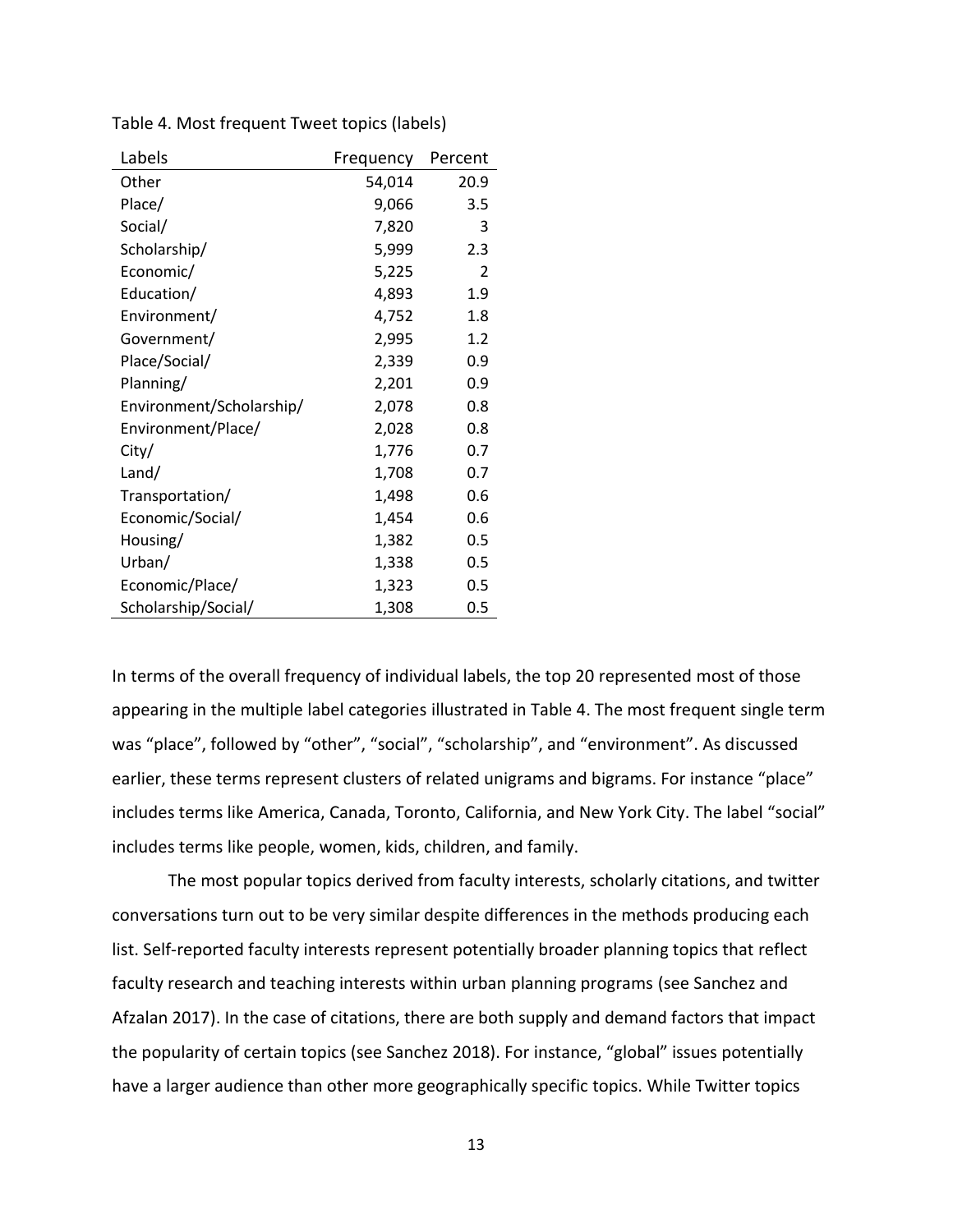closely resemble faculty interests and scholarly citations, the focus on "places" and "scholarship" often link to current events like planning related occurrences in certain locations, as well as recently released urban planning scholarship. Due to the nature of the Twitter platform, personal and professional topics are likely to be combined, "other" could only appear on Twitter and not among the topics for faculty interests or citations. The fourth column, an unweighted list of the most prominent urban planning related themes, is the result of averaging the ranks across the 3 lists (see Table 5).

| Topic          | Research     | Citations | Twitter | Rank |
|----------------|--------------|-----------|---------|------|
| Urban          | 2            | 2         | 11      | 5.0  |
| Environmental  | 7            | 9         | 5       | 7.0  |
| Planning       | $\mathbf{1}$ | 20        | 8       | 9.7  |
| Social         | 18           | 10        | 3       | 10.3 |
| Land-use       | 9            | 15        | 9       | 11.0 |
| Policy         | 4            | 17        | 16      | 12.3 |
| Transportation | 11           | 13        | 14      | 12.7 |
| Development    | 3            | 21        | 15      | 13.0 |
| Economic       | 12           | 21        | 6       | 13.0 |
| Management     | 10           | 19        | 10      | 13.0 |
| Regional       | 16           | 4         | 21      | 13.7 |
| Community      | 5            | 21        | 21      | 15.7 |
| Design         | 6            | 21        | 21      | 16.0 |
| Analysis       | 14           | 16        | 18      | 16.0 |
| Housing        | 15           | 21        | 13      | 16.3 |
| Sustainable    | 17           | 11        | 21      | 16.3 |
| Public         | 8            | 21        | 21      | 16.7 |
| Theory         | 13           | 21        | 21      | 18.3 |
| Methods        | 19           | 21        | 21      | 20.3 |
| International  | 20           | 21        | 21      | 20.7 |

Table 5. Topic ranking across research interests, citations, and Twitter topics

Note: A rank of 21 signifies indicates the topic was not in the top 20 for that particular list. This is used for weighting purposes.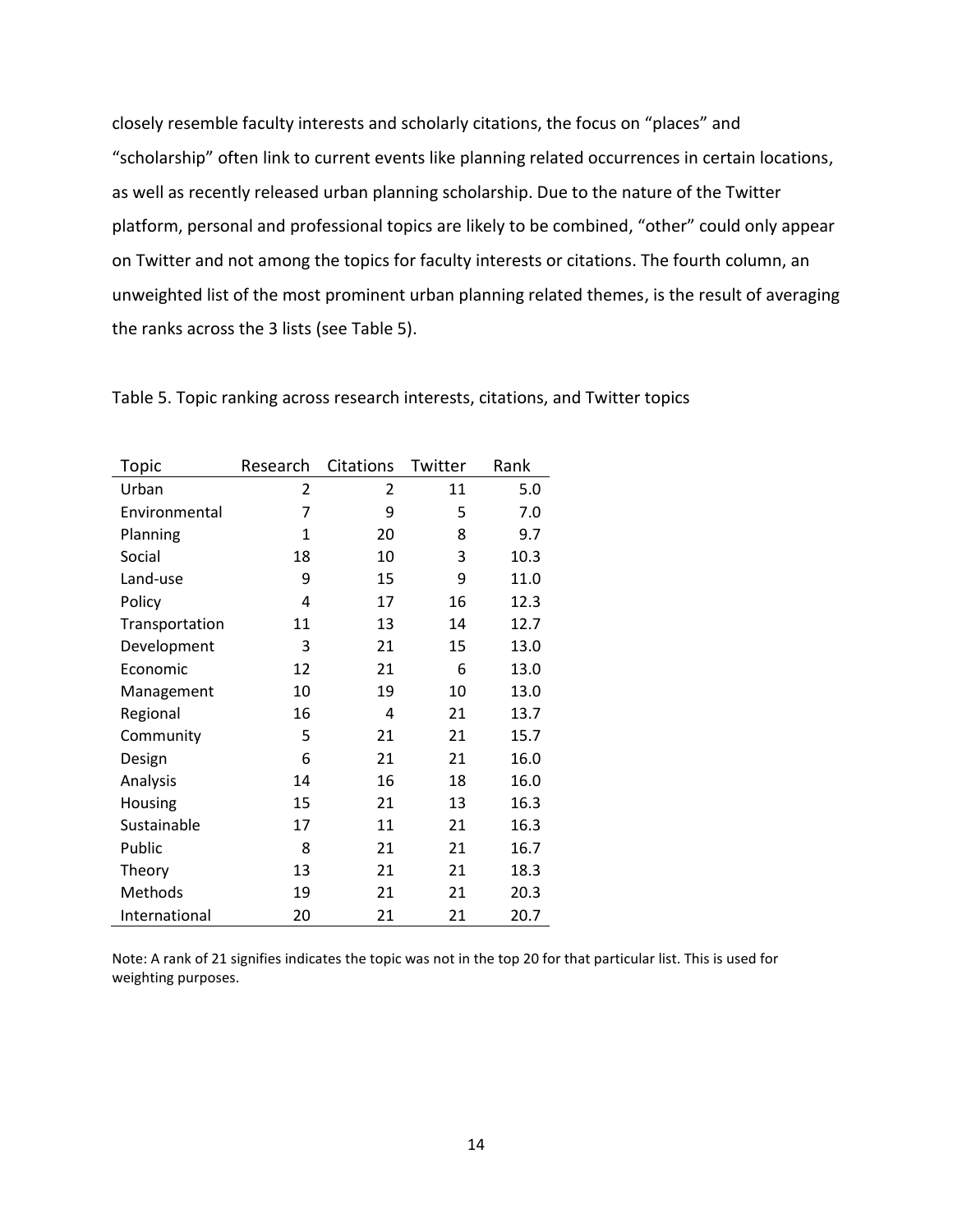#### Networks and Influencers

In addition to topics of interest being shared on Twitter, this study also considers the network of users and their connections. The primary set of users are urban planning faculties, however, all of them have followers and friends. These connections produce a social network that can be analyzed. Drawing on graph theory, network analysis methods are used to examine how urban planning faculties are associated and clustered. The analysis is performed using the available lists of urban planning faculties' users, followers and friends. Graph theory informs network analysis by exploring parameters that influence network connectivity, including the number of nodes and links between them in the network, the density of sub-networks (clusters), and the distance between the nodes and clusters (Linehan et al. 1995).

Gephi, an open source network analysis and visualization tool, was used to analyze faculty Twitter connections. A relationship exists between users who follow one another and creates a "directed" network. One account following another creates an "in-degree" connection for the first (a follower). When the first account follows a second (a friend), an "out-degree" connection results. When users follow each other, both in- and out-degree connections result. Following or friending creates an "edge" or connection between nodes or users. The more times a user is followed, the higher their "degree" or prominence in the network. "Betweenness centrality" is a measure of the role a node plays in network connectivity. This differs from "degree centrality" because a node with a high level of connectivity may not have a large number of edges, but may serve as a bridge that otherwise connects dispersed nodes or clusters in the network. In the case of this analysis, nodes with high betweenness centrality are users that span or connect users, for example by areas of interest. Users with high betweenness centrality may also have interdisciplinary interests.

Figure 3 illustrates a simplified network to illustrate the metrics mentioned above. Node 1 has the most followers as indicated by in-degree connections. There are five total nodes (or Twitter users) and users do not follow themselves, so Node 1 has four followers. The other four nodes each have one follower. In theory, Node 1 has the highest relative level of influence because more nodes (i.e., Twitter accounts) are connected to their content, although we cannot be sure that the content (i.e., Tweets) are viewed by or are of interest to these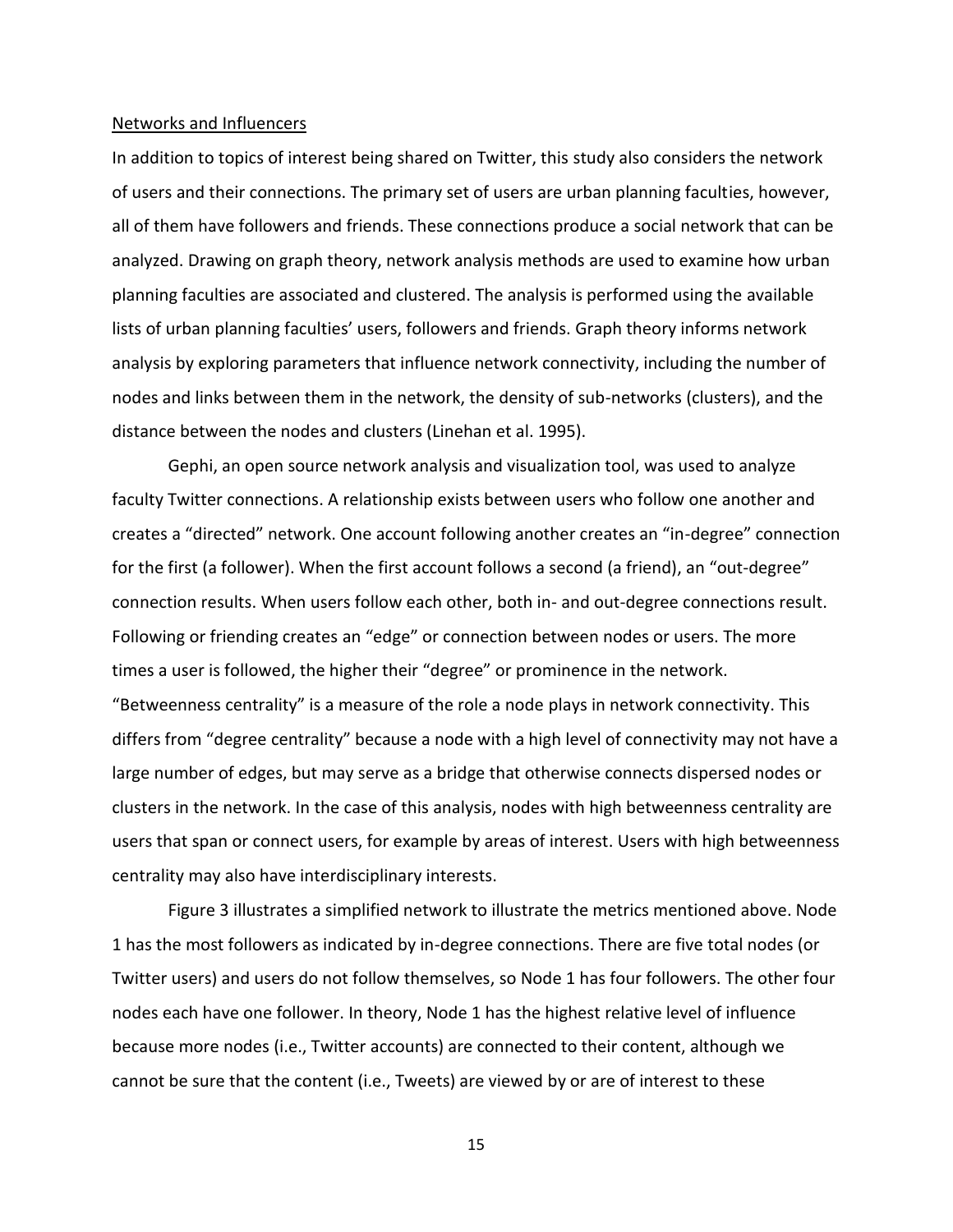followers. While Nodes 2-5 only have one follower each, both Node 1 and Node 2 have the same betweenness centrality measure. This indicates that Node 2 is potentially just as important as Node 1 in terms of relaying Twitter content to other users in the network. Node 2 serves as a conduit for information to flow from Nodes 3, 4, or 5 to Node 1.

Figure 3. Example network



The network analysis illustrates levels of influence based on the number of connections and centrality of users. This is a dimension of Twitter influence along with the attention that a Twitter account's activity (tweets and retweets) receives in terms of shares and mentions. The attention can be in the form of quotes or retweeting user content or through mentions by user name.

Overall, the 324 urban planning faculties with Twitter accounts have a total of 336,822 followers. These are accounts from outside the group of selected faculties. Table 6 illustrates the top 10 non-faculty followers. The followers are composed of 3 organizations, 3 outside professors/instructors, 3 students, and one academic planning publication.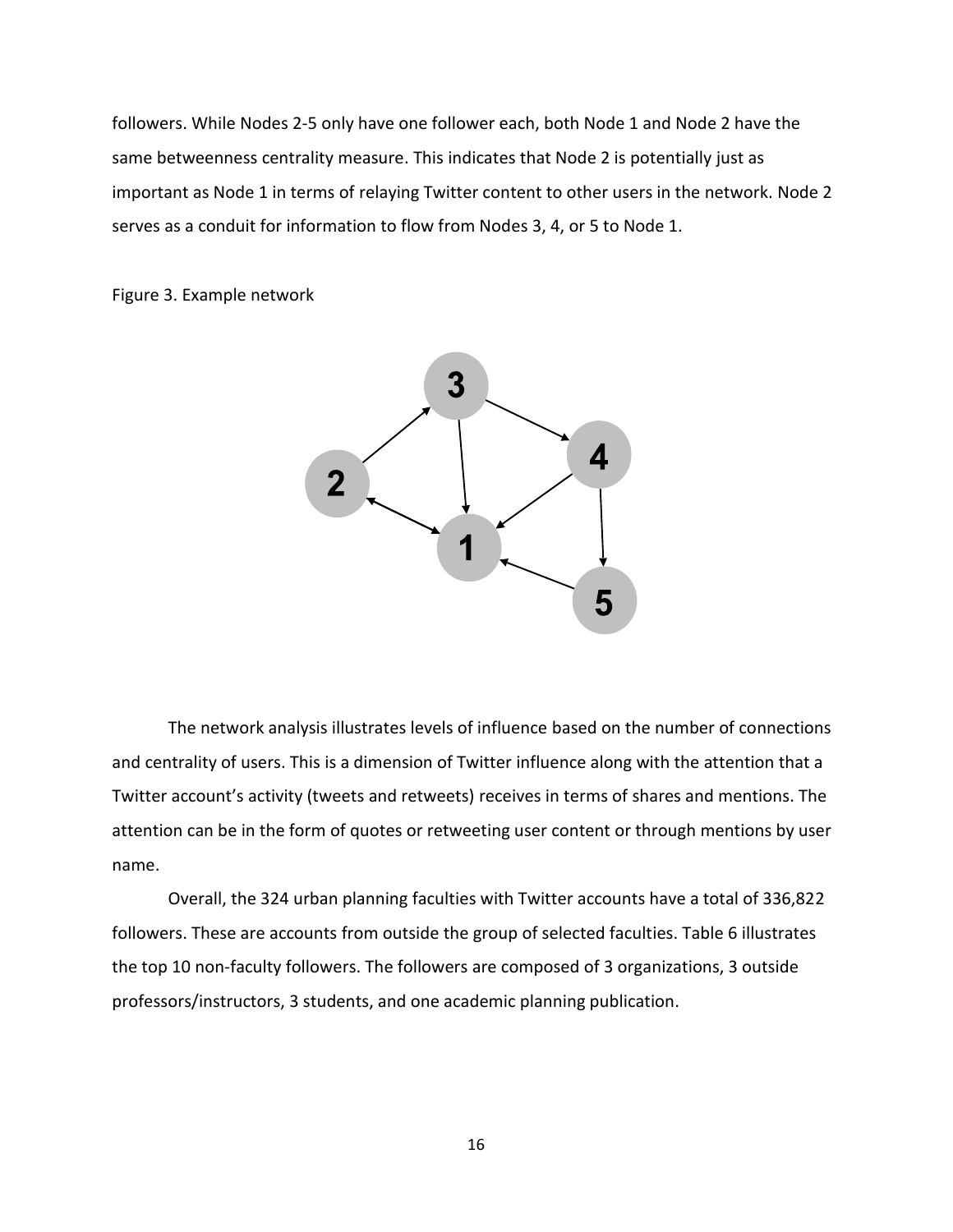| Username        | Frequency |
|-----------------|-----------|
| The ACSP        | 92        |
| Erualdo         | 65        |
| soplacers       | 63        |
| nlamontagne     | 62        |
| WrayAJ          | 56        |
| DanImmergluck   | 55        |
| amariearbis     | 54        |
| JPER7           | 53        |
| huyenkle        | 52        |
| UCBDisplacement | 51        |

Table 6. Top 10 urban planning faculty Twitter non-faculty followers

Planning faculties follow (aka friend) 148,310 other user accounts, some of which are other urban planning faculties. The list of the top 20 Twitter accounts being followed is comprised of 11 planning related research organizations, 2 news organizations, 2 politicians, 2 outside professors, 1 academic planning department, 1 publication, and 1 account of general academic interest (see Table 7).

Table 7. Top 20 urban planning faculty Twitter friends

| Friend              | Frequency |
|---------------------|-----------|
| planetizen          | 150       |
| CityLab             | 149       |
| <b>BarackObama</b>  | 125       |
| <b>APA Planning</b> | 108       |
| NextCityOrg         | 107       |
| nytimes             | 107       |
| The ACSP            | 100       |
| CitiesResearch      | 87        |
| UrbanLandInst       | 87        |
| urbaninstitute      | 78        |
| AOC                 | 75        |
| DanImmergluck       | 75        |
| urbandata           | 75        |
| <b>JPER7</b>        | 73        |
| Richard_Florida     | 73        |
| <b>NPR</b>          | 70        |
| MITdusp             | 65        |
| NewUrbanism         | 64        |
| PPS Placemaking     | 64        |
| AcademicsSay        | 63        |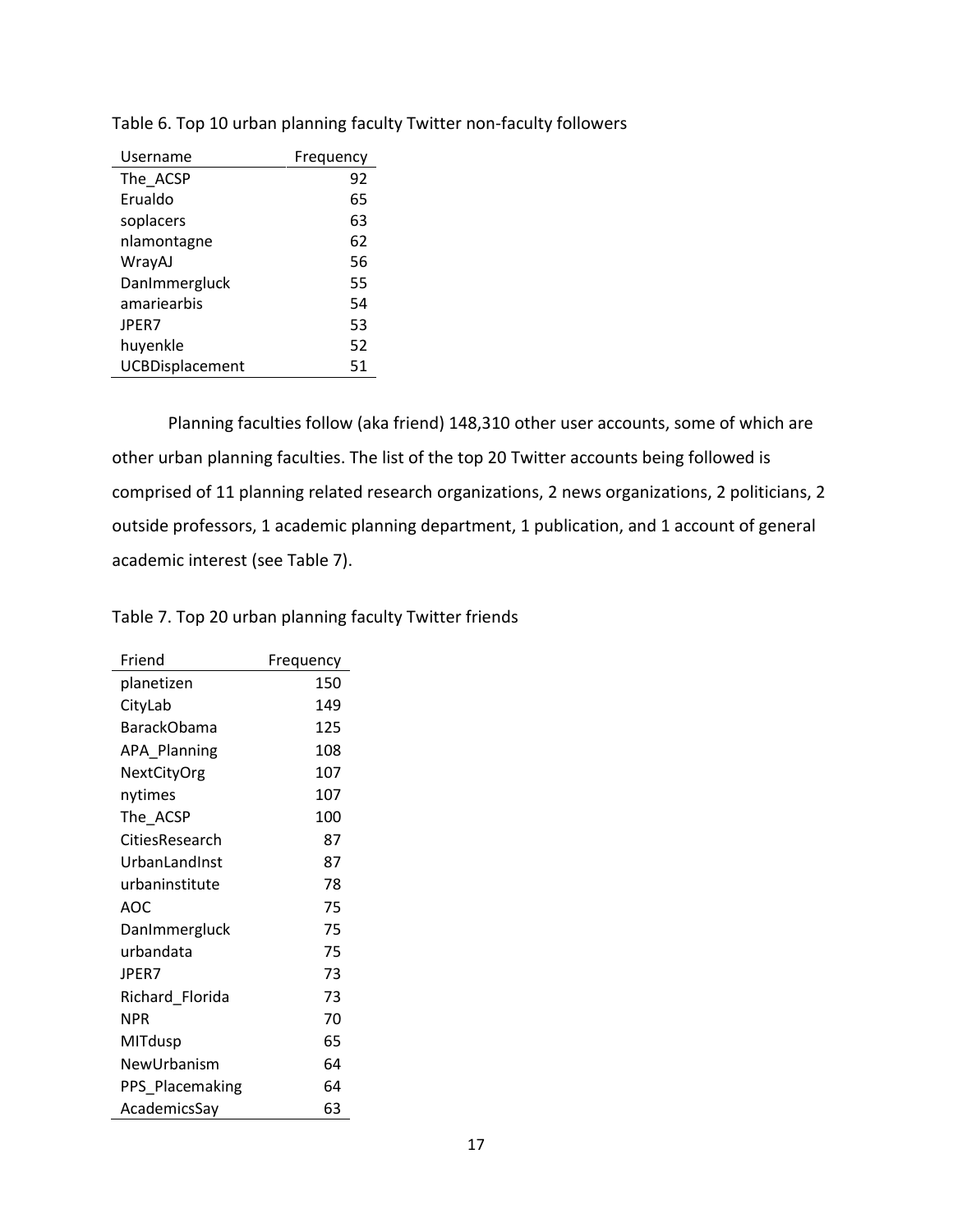#### Network Results

The network analysis using Gephi provides some additional metrics to assess Twitter users' relative influence according to their position in the network. The Twitter data used here results in a "directed network" because we know the direction of the connections for each urban planning faculty member. The number of followers a user has is referred to as the "in-degree" and the number of friends is the "out-degree". The "weighted degree" incorporates ties that are shared between nodes or users. The top 20 users by weighted degree are illustrated in Table 8. These only include urban planning faculties because the full data on their followers and friends were not included. In other words, the original data were based on a single degree of separation between urban planning faculties and their followers and friends. Assuming an average of 500 followers and friends, this would have meant an additional 168,000,000 nodes in the network.

## Table 8. Top 20 weighted degree

|                     | Weighted |
|---------------------|----------|
| Label               | Degree   |
| <b>DrBobBullard</b> | 27,782   |
| DarrickHamilton     | 23,950   |
| Drschweitzer        | 10,672   |
| ananyaUCLA          | 10,151   |
| FreeBlackTX         | 7,721    |
| pittman17           | 7,015    |
| Rkeil               | 6,738    |
| Julianagyeman       | 6,612    |
| Pjrplan             | 6,089    |
| Tomwsanchez         | 5,269    |
| Markus_Moos         | 5,149    |
| MarkJaccard         | 5,066    |
| TimBeatley          | 4,752    |
| Kiangoh             | 4,566    |
| Alew                | 4,559    |
| cschively           | 4,296    |
| JohnGMcNutt         | 4,235    |
| GoddardTara         | 3,859    |
| eklopfer            | 3,792    |
| BenClarkPhD         | 3,703    |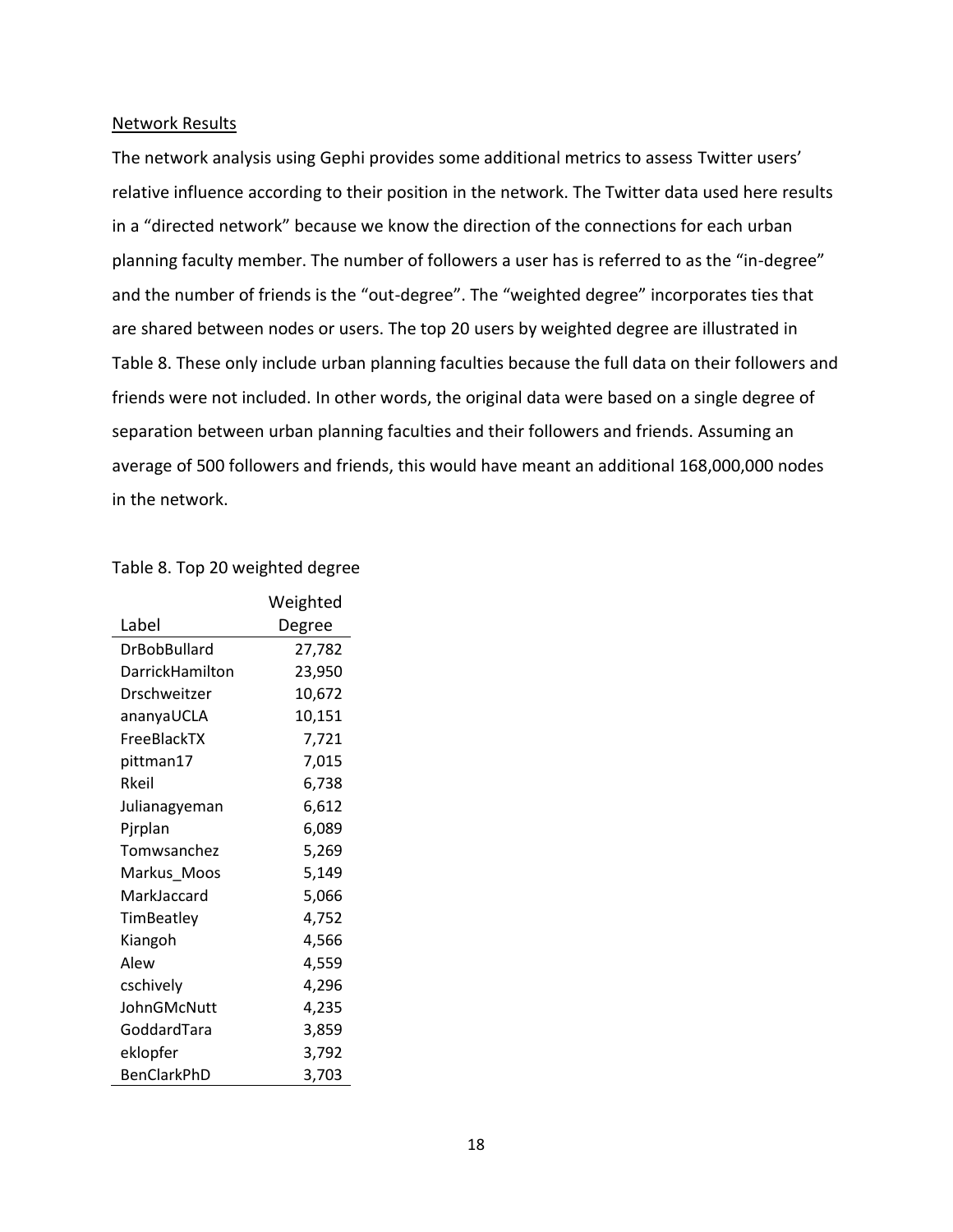Another network metric that indicates the relative level of influence is "betweenness centrality". While the number of total connections (degree) implies network connectivity, the location in the network relative to the connectedness of followers and friends indicates that nodes or users with high measures of betweenness centrality serve as hubs or bridges between regions and are critical to the flow of information. Betweenness centrality is calculated as the number of shortest paths between all nodes on the network of selected users (337,000 $^2$  or 1.1 x  $10^{11}$ ). Given the vastness of the network, even the top user with the highest betweenness centrality (drschweitzer) is on the shortest path between only 0.006% of users. This creates a level of influence that is not directly related to content generation, but is instead related to the role they play in connecting other users.

|                 | Betweenness |
|-----------------|-------------|
| Label           | Centrality  |
| drschweitzer    | 6,688,325   |
| tomwsanchez     | 6,662,607   |
| DrBobBullard    | 5,848,058   |
| DarrickHamilton | 4,964,018   |
| ananyaUCLA      | 3,930,584   |
| pittman17       | 2,627,553   |
| cschively       | 2,510,091   |
| AlexKarner      | 2,158,646   |
| Rkeil           | 2,101,148   |
| rgoodspeed      | 2,073,364   |
| JonnAxsen       | 1,844,381   |
| Markus_Moos     | 1,737,166   |
| julianagyeman   | 1,726,943   |
| FreeBlackTX     | 1,587,160   |
| Marlon Boarnet  | 1,586,819   |
| arielbphd       | 1,495,310   |
| TimBeatley      | 1,400,753   |
| MarkJaccard     | 1,261,501   |
| nmlister        | 1,203,753   |
| drlungamam      | 1,187,439   |

#### Table 9. Top 20 betweenness centrality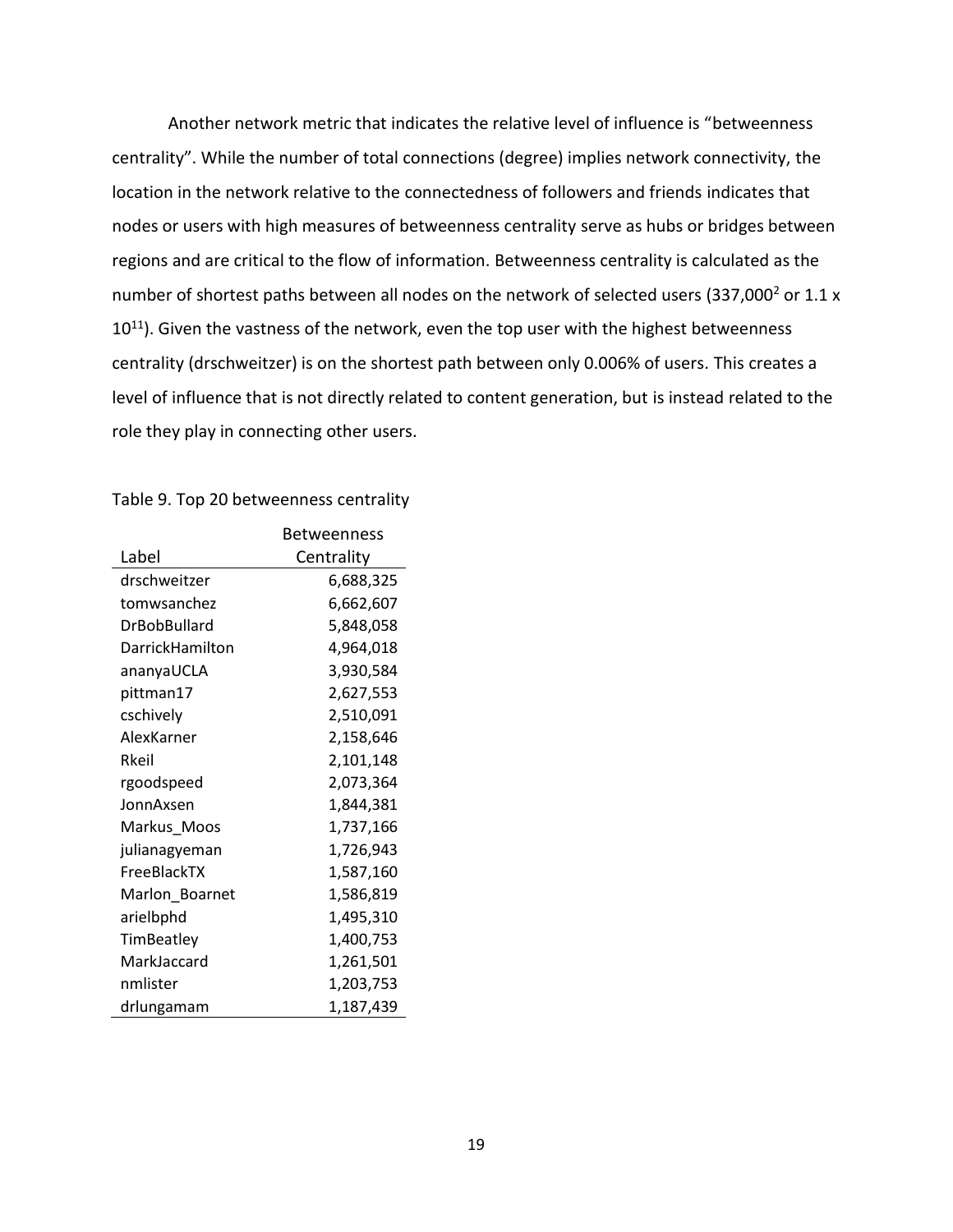#### Mentions

An analysis of user mentions in tweets is a potential indicator of influence. Whenever a user name (preceded by an @ symbol) is used in a tweet, it acknowledges a user or is used to draw attention to another user, in most cases with reference to something they tweeted. We can assume that accounts that are mentioned frequently, gain attention as a result of the content and frequency of their tweets. Examining the top 20 most frequently mentioned accounts indicates 9 professors (7 from planning), 7 organizations (planning or news), 2 planning programs, 1 planner (consultant), and 1 doctoral student (see Table 10). While @CityLab had the most mentions (1,549), these, whilst still noteworthy, represent only a very small fraction of the 328,568 total mentions.

# Table 10. Top mentions

| Hashtag              | Frequency | Percent |
|----------------------|-----------|---------|
| CityLab              | 1,549     | 0.5     |
| drschweitzer         | 1,411     | 0.4     |
| frankjamespopep      | 1,387     | 0.4     |
| DarrickHamilton      | 1,195     | 0.4     |
| nytimes              | 1,122     | 0.3     |
| <b>RYSURP</b>        | 956       | 0.3     |
| julianagyeman        | 861       | 0.3     |
| <b>USCPrice</b>      | 830       | 0.3     |
| FJPopper             | 814       | 0.2     |
| SandyDarity          | 739       | 0.2     |
| surlyurbanist        | 702       | 0.2     |
| <b>BrentToderian</b> | 695       | 0.2     |
| NextCityOrg          | 683       | 0.2     |
| planetizen           | 680       | 0.2     |
| TheEconomist         | 678       | 0.2     |
| ananyaUCLA           | 666       | 0.2     |
| DanImmergluck        | 649       | 0.2     |
| rkeil                | 649       | 0.2     |
| The ACSP             | 620       | 0.2     |
| <b>APA Planning</b>  | 588       | 0.2     |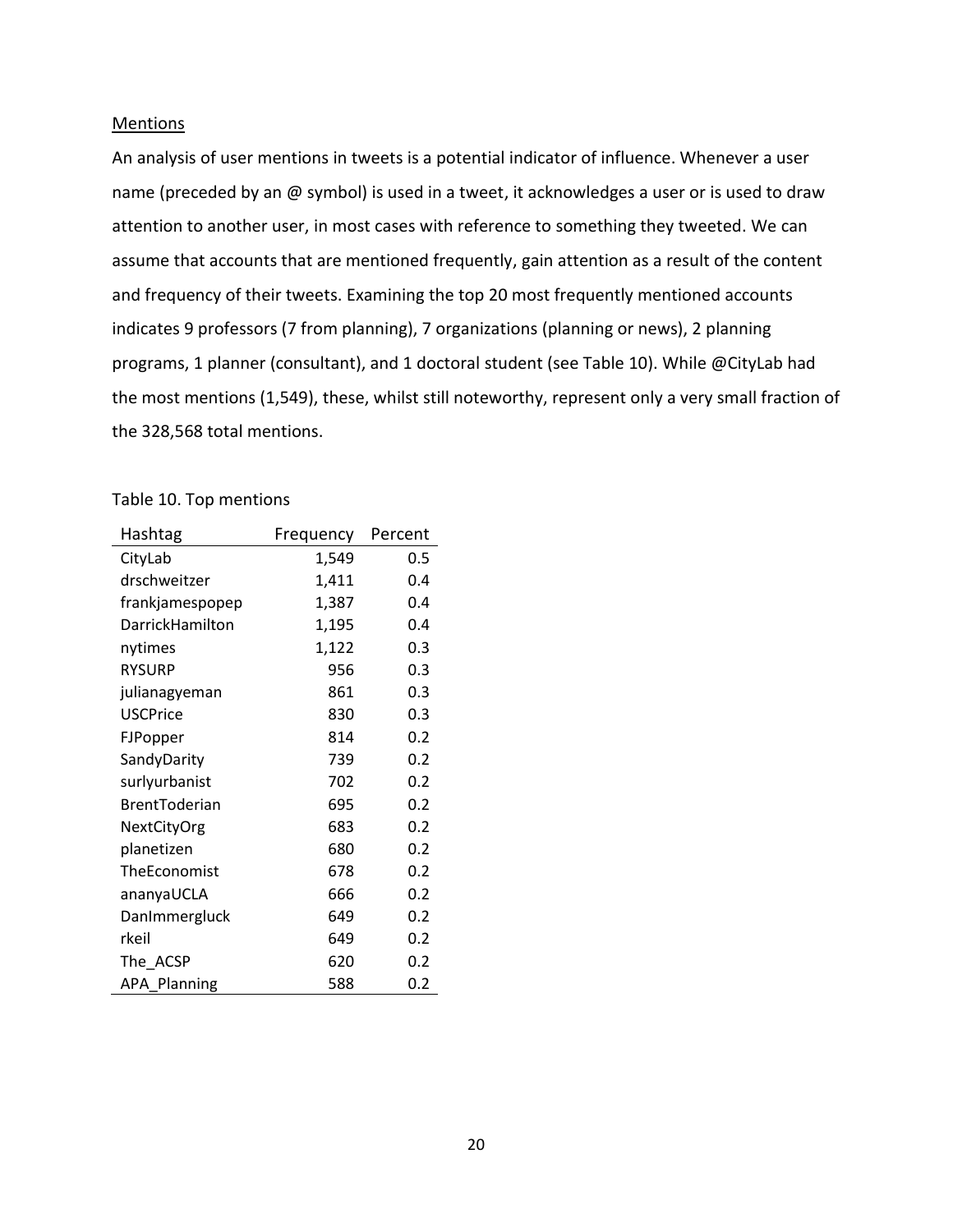#### **Summary**

Urban planning is a small discipline with only about 1,100 faculties and about 100 academic programs in the U.S. and Canada. While there are no other empirical analyses of disciplines allied with planning (public administration, urban studies, public policy, etc.), a core group of about 300 urban planning faculty on Twitter is a miniscule proportion of overall Twitter membership of 330,000,000<sup>3</sup>. Beyond the 300 faculty considered here, the data suggest that another 300,000 users are interested in what urban planning faculties share on Twitter about planning-related topics. It can be assumed that the Twitter network attached to these users extends beyond these 300,000 when considering followers and friends not accounted for in this analysis. A rough estimate may be in the range of 1,000,000 Twitter users take interest in some aspect of urban places and planning topics on the social network within 2 degrees of separation from the most popular accounts like NextCity, Planetizen, CityLab, and APA.

Although the rate of Twitter adoption by urban planning academics is declining and approaching a plateau, this is not necessarily indicative of engagement with this topic since faculties represent a small segment of the landscape. In terms of content, only one third of Tweets from urban planning faculties are original with the majority being recycled Tweets. It appears that hashtags are not a reliable way to track the topics of Tweets because they are not used regularly and there are no standards or conventions for hashtagging. Only about 25% of Tweets had hashtags, and of these, the popular themes were related to climate change, cities, planning, technology, and data. However, nearly all Tweets contain text that can be analyzed. The labels and topics resulting from the text analysis are far more wide-ranging and align with topics identified in other analyses (see Table 5). Excluding non-professional topics, Tweets about places, social dynamics, economy, and environment are more frequent, along with topics related to scholarship and education, which appear relatively infrequently. Self-promotion related to scholarship and publications appears to be a somewhat significant proportion of urban planning faculty Tweets relative to all other topics.

The core network for urban planning faculty Twitter users is small, but as noted earlier, but becomes more extensive when considering second and 3<sup>rd</sup> degree connections. The

<sup>3</sup> <https://www.statista.com/statistics/282087/number-of-monthly-active-twitter-users/>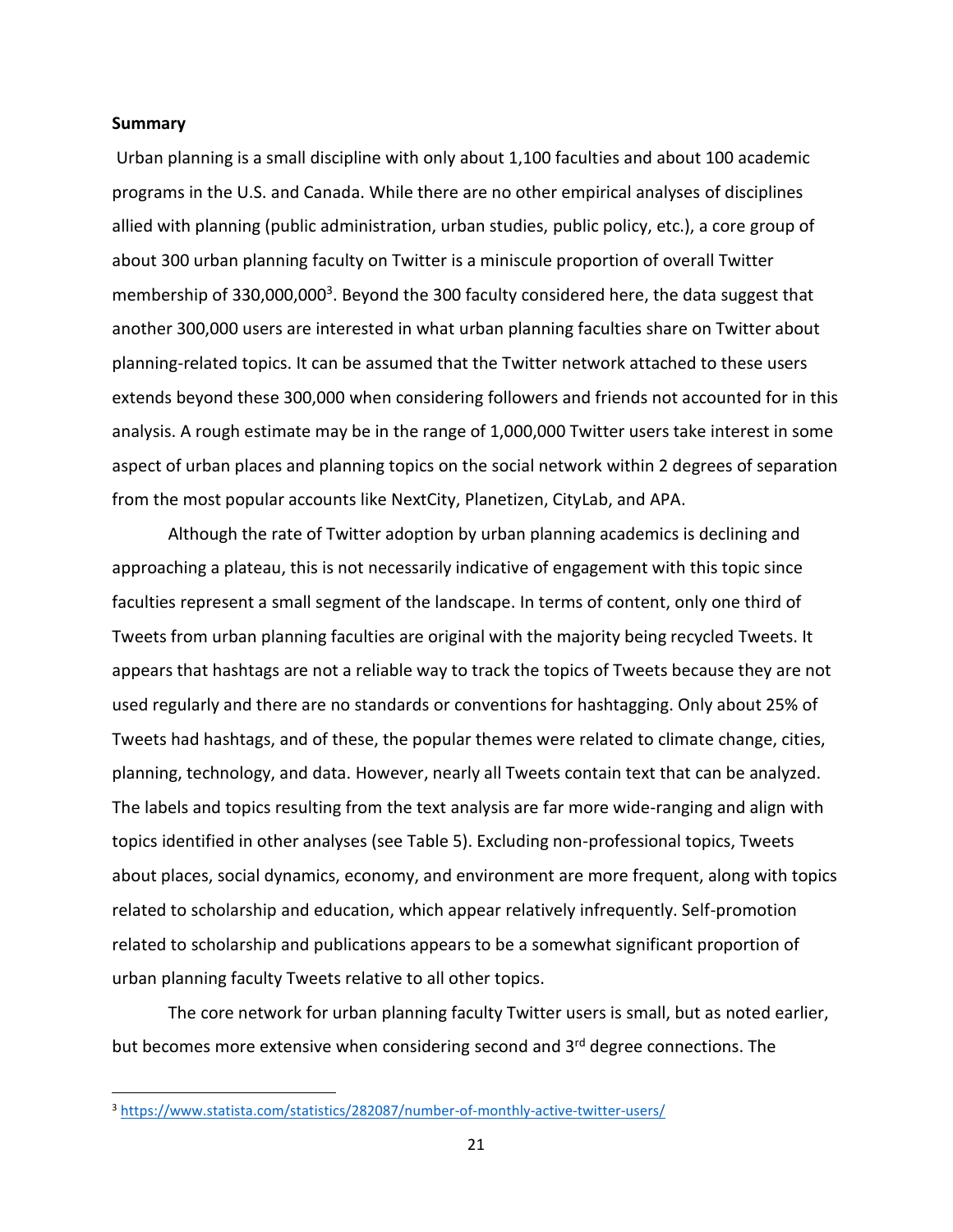network analysis results do not indicate that any of the faculties are particularly influential. However, in this regard the focus on the connections of the 324 urban planning faculty, as opposed to the network as a whole, represents a limitation of this study. Drawing on an analysis of connections, influential non-academics include Planetizen (73,000 followers), CityLab (216,000 followers), APA (53,000 followers), and NextCity (114,000 followers), as the most significant influencers in urban planning related Twitter discussions.

In reality, any measure of influence based on Twitter connections or other network metrics is based on potential because there is no way to know whether information shared had any tangible impact. However, it is not entirely clear what a tangible impact would be on social media.

#### **Conclusions**

This paper began by broadly establishing the context for faculties' use of social media platforms such as Twitter. While Twitter posts are clearly not a research activity, they have been incorporated as part of teaching efforts, and not clearly used for academic service activities. The results of the analysis suggest Twitter posts may support each of these three roles. The evidence indicates that urban planning faculties using Twitter are engaging in conversations about urban planning-oriented scholarship and education, but less so when related service activities. Drawing on the key characteristics and structure of the Twitter platform, it is assumed that planning academics use Twitter to exchange ideas and opinions about a range of topics, but also to increase their visibility in the Twittersphere, and among colleagues and laypersons interested in planning topics. But, to what end?

As noted earlier, the urban planning academic presence on Twitter represents a microcosm of the urban planning landscape, a small outlet for academics to exchange ideas. Due to Twitter's status as a public platform, an underlying expectation was that there would be a greater presence of planning practitioners, and that their participation would be evident. However, this was not the case, and this is likely due to these connections occurring indirectly through information sharing by organizations such as CityLab, NextCity, APA, and Planetizen. Whilst speculative, this perspective is worthy of further research in order to identify whether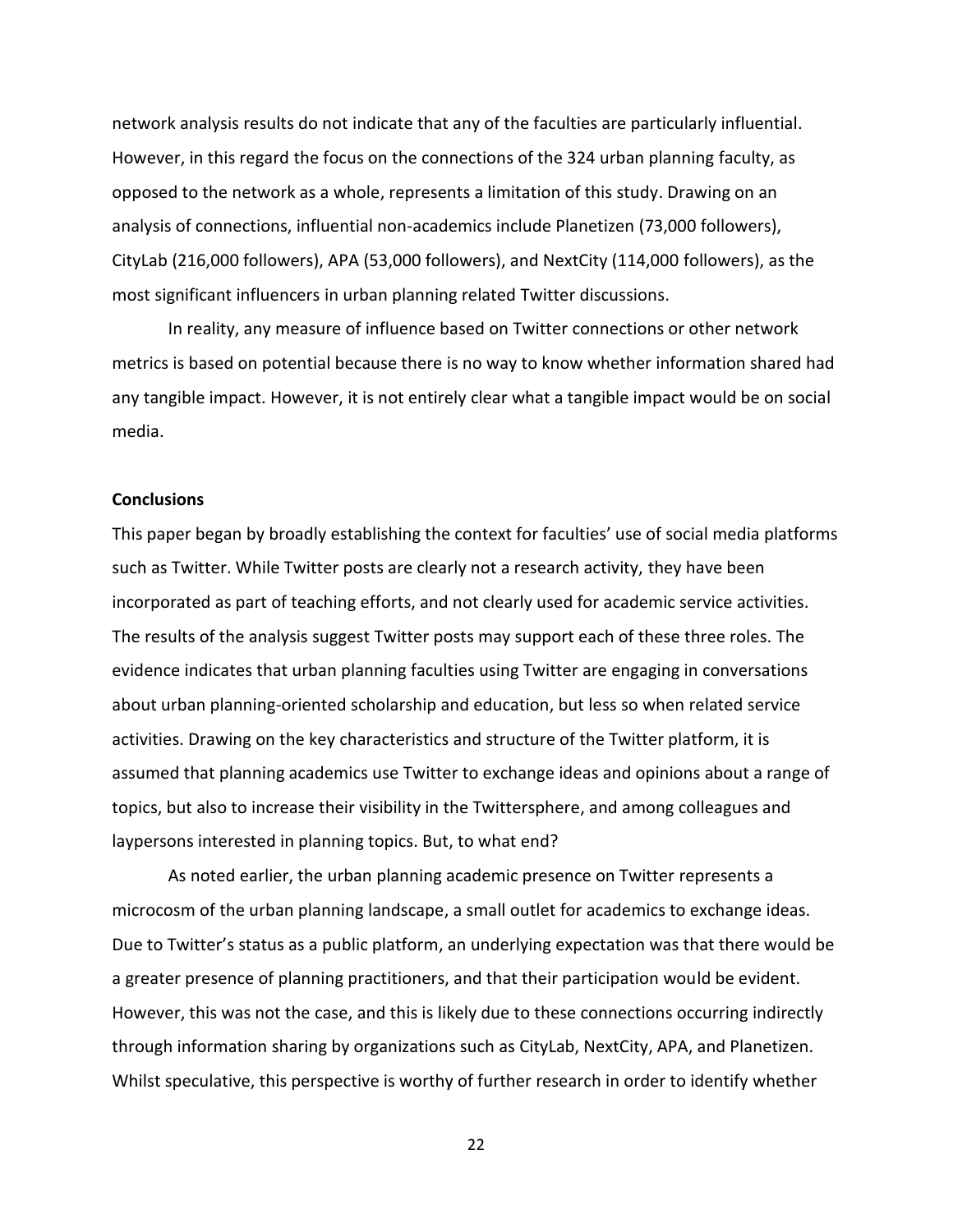Twitter facilitates planning academic and planning practitioner dialogue. Such interaction may be concentrated on other social media platforms such as Facebook and LinkedIn. Both Facebook and LinkedIn include interest groups that engage academics and professionals, such as those with interests focused on urban design, transportation, new urbanism, etc. The activity across these platforms and other social media sites would also be an interesting topic of future research.

Finally, the analysis reported here is limited by the nature of Twitter communications. The character limit on Tweets make the context and motivation difficult to discern. This may be addressed by analyzing Twitter discussion threads rather than individual Tweets. Context is a lingering challenge for natural language processing techniques. Additionally, this study's narrow focus on the core group of planning faculty users, could be expanded to include the full constellation of connections, Tweets, and characteristics of all 337,000 users connected to urban planning faculties.

# **References**

- Allcott, H. and Gentzkow, M., 2017. Social media and fake news in the 2016 election. *Journal of Economic Perspectives*, 31(2), pp.211-36.
- Bargh, J.A. and McKenna, K.Y., 2004. The Internet and social life. *Annual Review of Psychology.*, *55*, pp.573-590.
- Bornmann, L. and Daniel, H.D., 2008. What do citation counts measure? A review of studies on citing behavior. *Journal of documentation*, *64*(1), pp.45-80.
- Creeber, G. and Martin, R., 2008. *Digital Culture: Understanding New Media: Understanding New Media*. McGraw-Hill Education (UK).
- Drummond, W. J., & French, S. P. 2008. The future of GIS in planning: Converging technologies and diverging interests. *Journal of the American Planning Association*, 74(2), 161-174.
- Greenhow, C. 2009. Social scholarship: Applying social networking technologies to research practices. *Knowledge Quest*, 37(4), 42-48.
- Hilbert, M. and López, P., 2011. The world's technological capacity to store, communicate, and compute information. *Science*, *332*(6025), pp.60-65.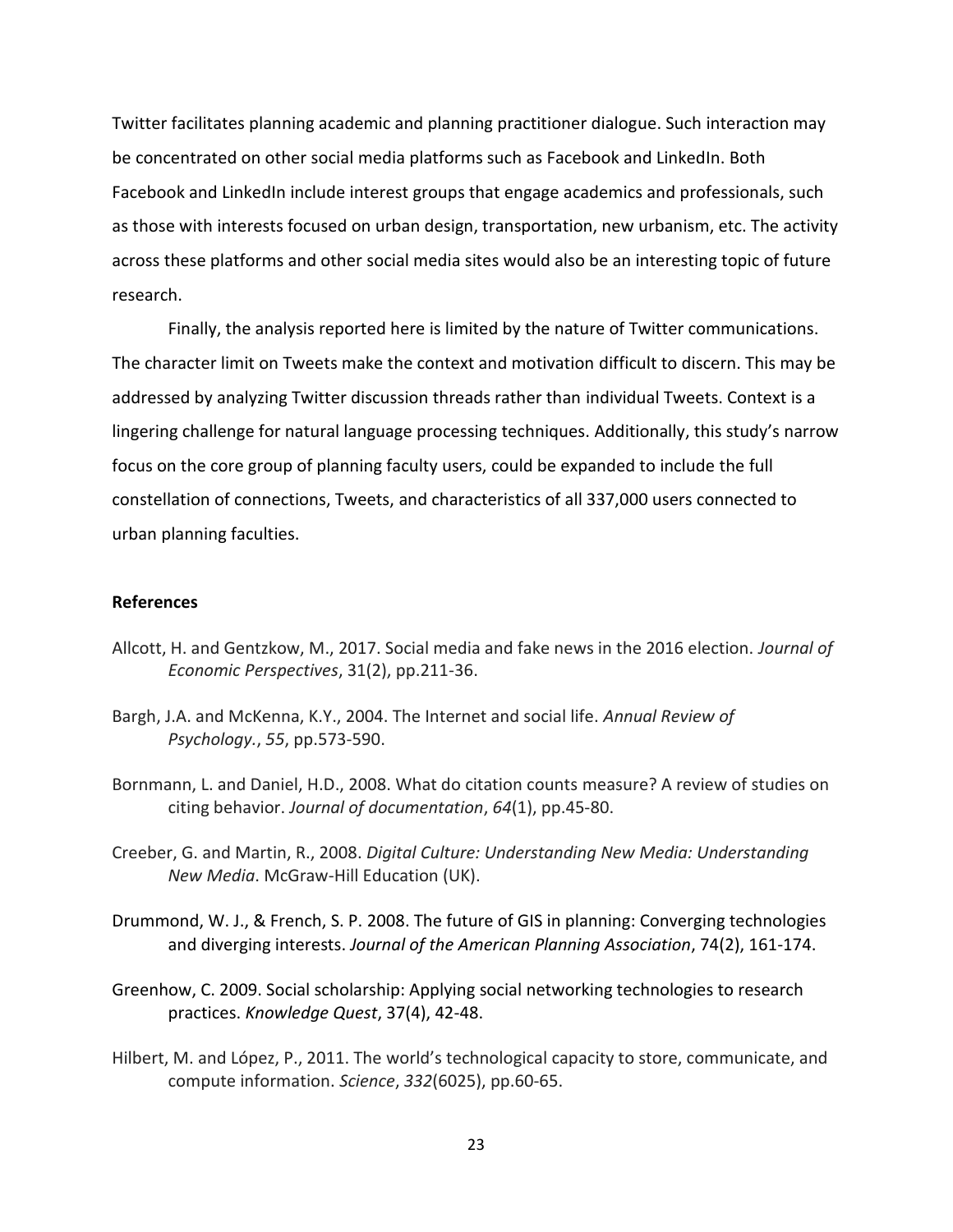- Hollander, J., Graves, E., Renski, H., Foster-Karim, C., Wiley, A. & Das, D. 2016. *Urban Social Listening: Potential and Pitfalls for using Microblogging Data in Studying Cities*, Palgrave Macmillan, London.
- Holmberg, K., & Thelwall, M. 2014. Disciplinary differences in Twitter scholarly communication. *Scientometrics*, 101(2), 1027-1042.
- Kireyev, K., Palen, L. and Anderson, K., 2009. December. Applications of topics models to analysis of disaster-related twitter data. In NIPS workshop on applications for topic models: text and beyond (Vol. 1). Canada: Whistler.
- Kirkup, G., 2010. Academic blogging: academic practice and academic identity. *London Review of Education*, *8*(1), pp.75-84.
- Martín-Martín, A., Orduña-Malea, E. and Delgado López-Cózar, E., 2016. The role of ego in academic profile services: Comparing Google Scholar, ResearchGate, Mendeley, and ResearcherID. *ResearchGate, Mendeley, and ResearcherID (March 4, 2016)*.
- Nie, N.H. and Erbring, L., 2002. Internet and society: A preliminary report. *IT & Society*, *1*(1), pp.275-283.
- Priem, J., & Costello, K. L. 2010. How and why scholars cite on Twitter. *Proceedings of the American Society for Information Science and Technology*, 47(1), 1-4.
- Roth, M.S., 2014. *Beyond the university: Why liberal education matters*. Yale University Press.
- Sanchez, T.W., 2017. Faculty Performance Evaluation Using Citation Analysis: An Update. *Journal of Planning Education and Research*, 37(1), pp.83-94.
- Sanchez, T.W. and Afzalan, N., 2017. Mapping the Knowledge Domain of Urban Planning. In Sanchez, T.W. (Ed.) *Planning Knowledge and Research* (pp. 69-84). Routledge.
- Sanchez, T.W. 2018. The Most Frequently Cited Topics in Current Planning Scholarship. Paper presented at the Association for Collegiate Schools of Planning Annual Conference, Buffalo, NY, October.
- Schimanski, L.A. and Alperin, J.P., 2018. The evaluation of scholarship in academic promotion and tenure processes: Past, present, and future. *F1000Research*, *7*.
- Schweitzer, L., 2014. Planning and social media: a case study of public transit and stigma on Twitter. *Journal of the American Planning Association*, *80*(3), pp.218-238.